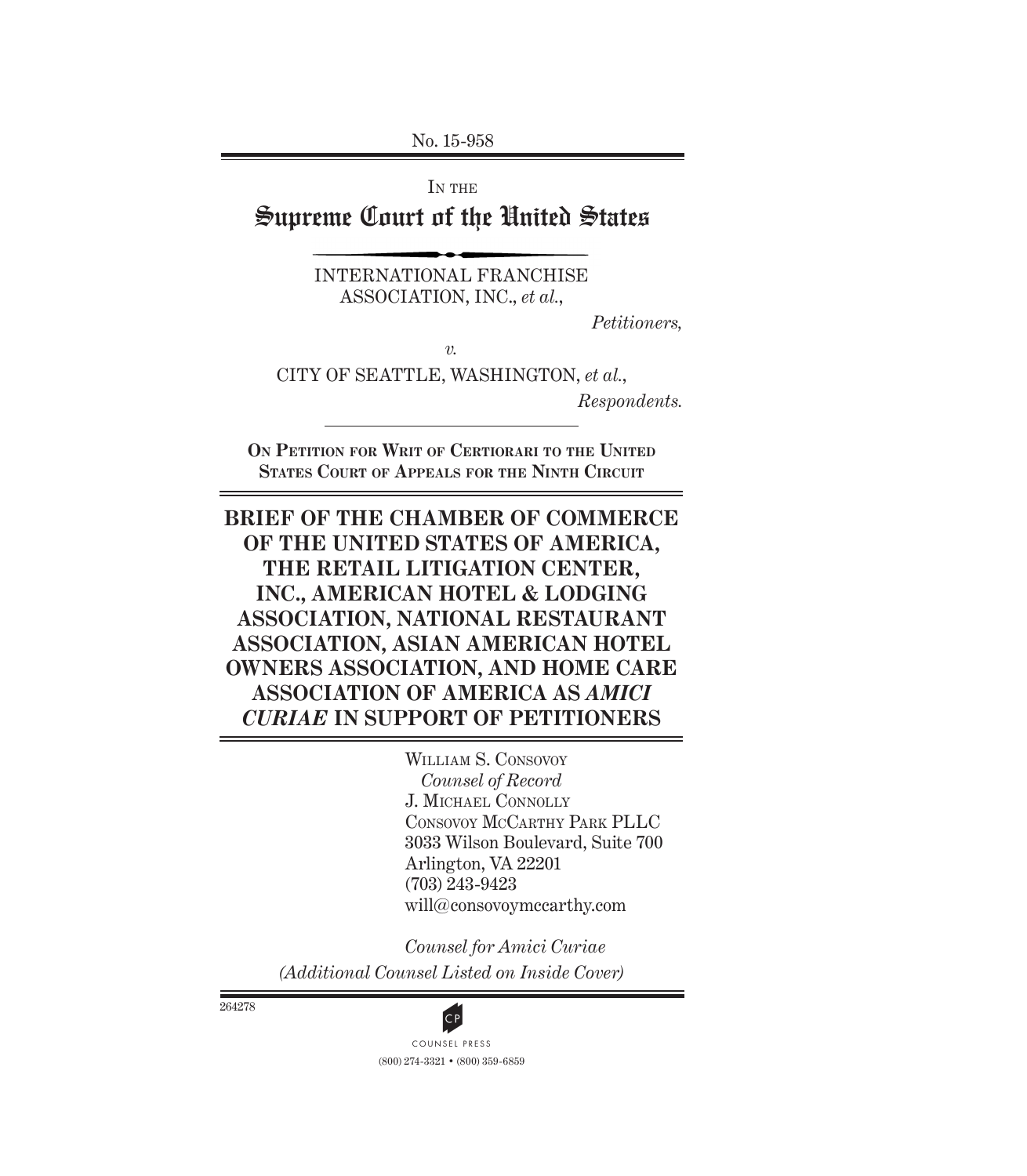KATE COMERFORD TODD STEVEN P. LEHOTSKY U.S. Chamber Litigation Center 1615 H St., NW Washington, DC 20062

*Counsel for Amicus Curiae the Chamber of Commerce of the United States of America*

Deborah White RETAIL LITIGATION CENTER, INC. 1700 N. Moore Street, Suite 2250 Arlington, VA 22209

*Counsel for Amicus Curiae The Retail Litigation Center, Inc.*

Angelo I. Amador National Restaurant Association 2055 L Street, NW Washington, DC 20036

*Counsel for Amicus Curiae National Restaurant Association*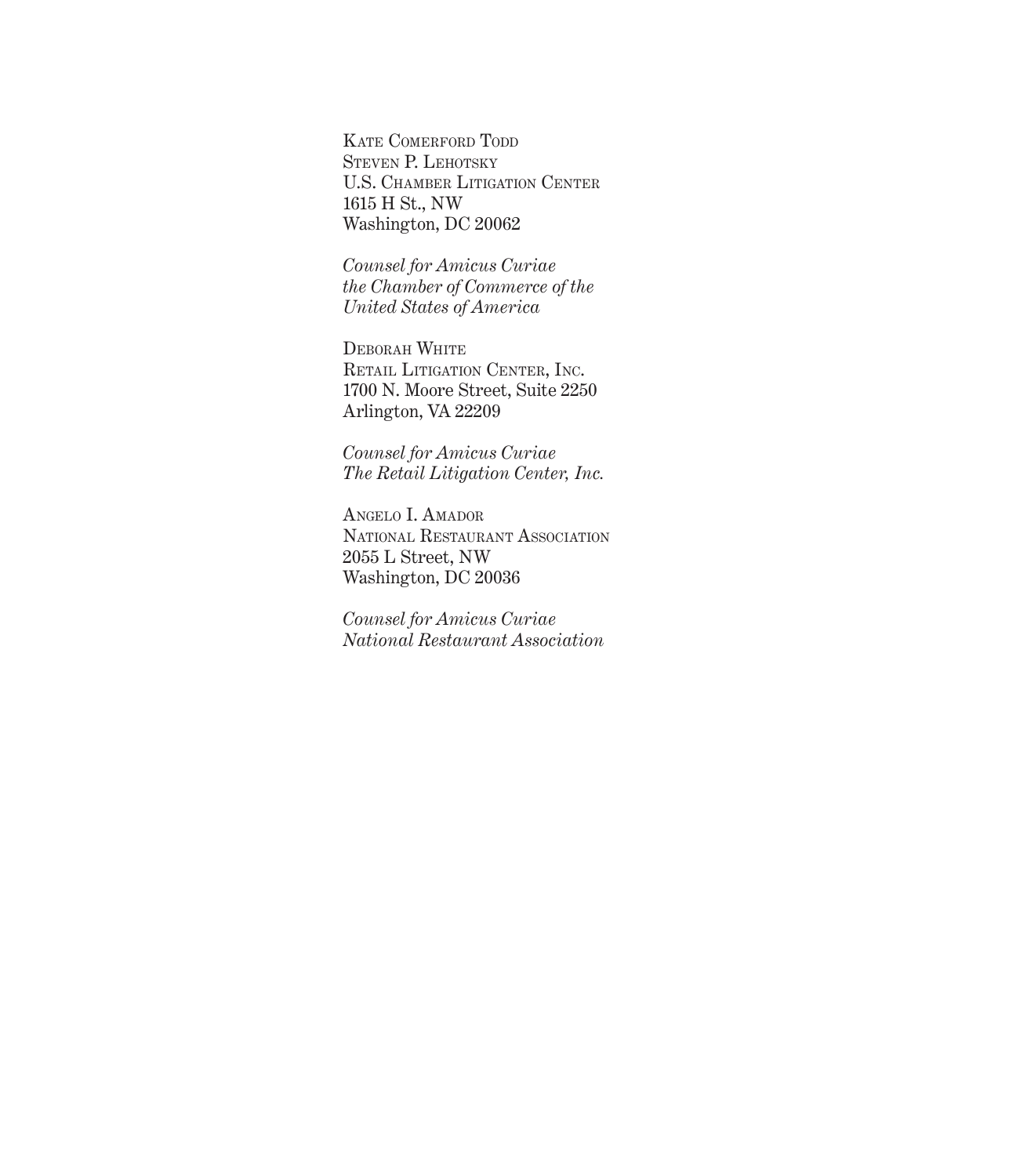## **TABLE OF CONTENTS**

| Page                                                                                                                                |
|-------------------------------------------------------------------------------------------------------------------------------------|
| TABLE OF CONTENTS                                                                                                                   |
| TABLE OF CITED AUTHORITIES  ii                                                                                                      |
|                                                                                                                                     |
| SUMMARY OF THE ARGUMENT4                                                                                                            |
|                                                                                                                                     |
| L.<br>The Ordinance Purposefully Discriminates                                                                                      |
| The Court Should Intervene Given The<br>II.<br>Serious Economic Harm The Ordinance Will<br>Inflict On Businesses And The People Of  |
| A. The Ordinance Likely Will Cause<br>Economic Harm To Seattle<br>$Franchisees \ldots \ldots \ldots \ldots \ldots \ldots \ldots 11$ |
| The Ordinance Will Cause Lasting<br>$\rm R_{\cdot}$<br>Harm To The People of Seattle. 14                                            |
|                                                                                                                                     |

*i*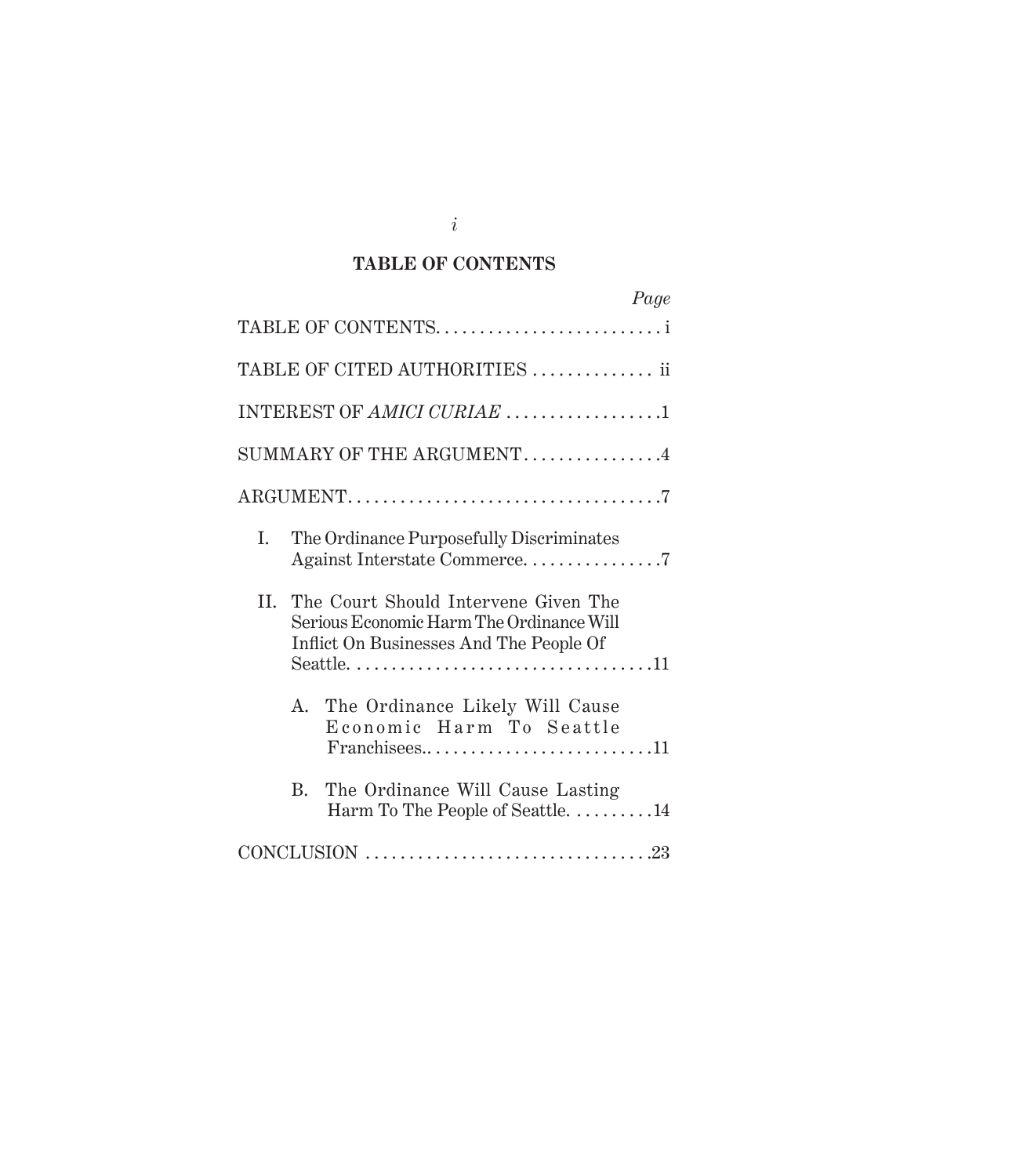# **TABLE OF CITED AUTHORITIES**

# *Page*

# **CASES**

| Associated Indus. v. Lohman,                  |
|-----------------------------------------------|
| Bacchus Imps., Ltd. v. Dias,                  |
| Best & Co. v. Maxwell,                        |
| City of Philadelphia v. New Jersey,           |
| Family Winemakers v. Jenkins,                 |
| New Energy Co. v. Limbach,                    |
| Oklahoma Tax Comm'n v. Jefferson Lines, Inc., |
| R.A.V. v. City of St. Paul, Minn.,            |
| S.D. Farm Bureau, Inc. v. Hazeltine,          |
| West Lynn Creamery, Inc. v. Healy,            |

*ii*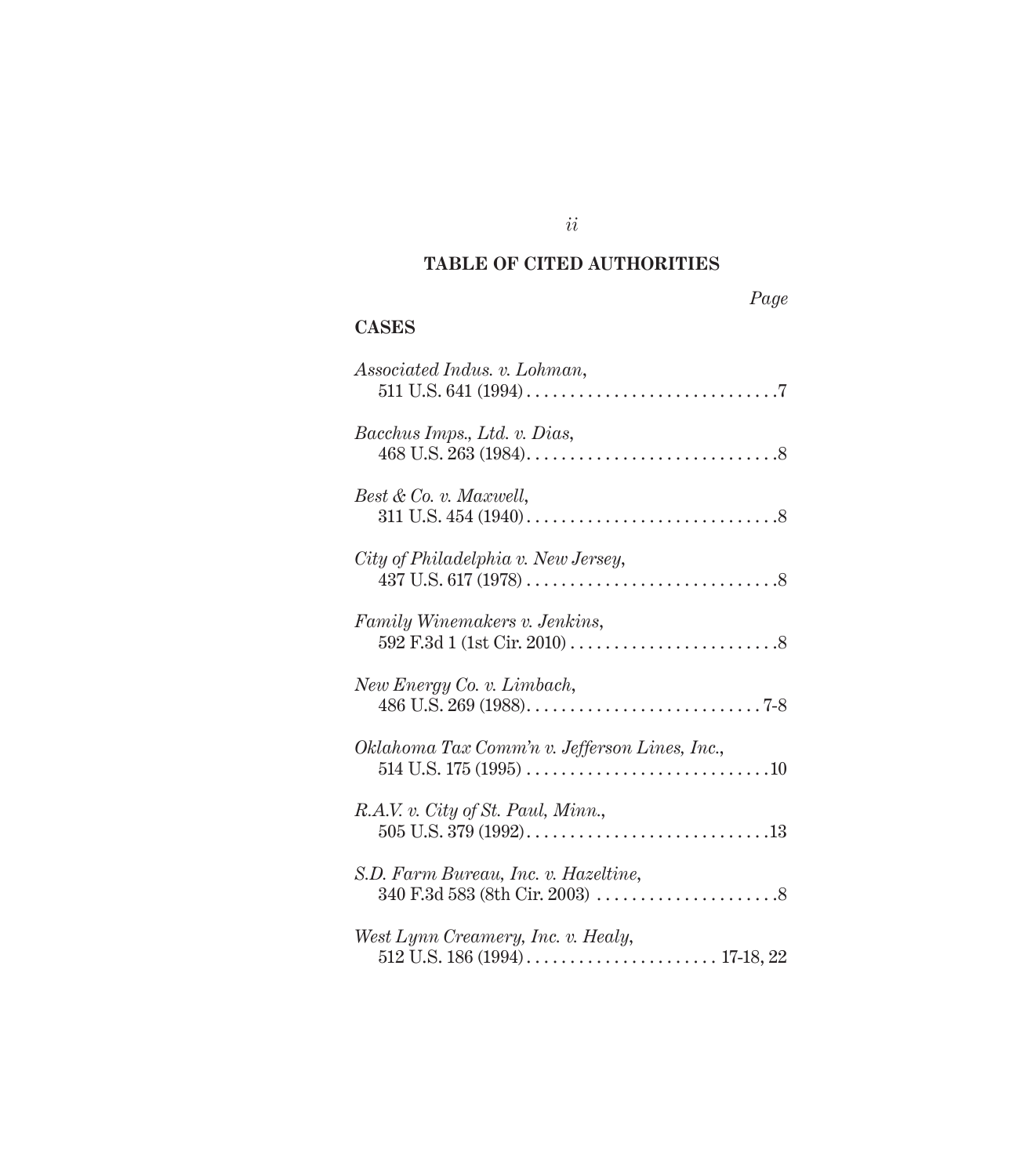## *Cited Authorities*

| Page                                                                                                                                                                                        |
|---------------------------------------------------------------------------------------------------------------------------------------------------------------------------------------------|
| STATUTES AND OTHER AUTHORITIES                                                                                                                                                              |
|                                                                                                                                                                                             |
| Amy Martinez, \$15 Wage Floor Slowly Takes Hold<br><i>in SeaTac</i> , The Seattle Times (July 27, 2014)21                                                                                   |
| Amy Martinez, Teen-Employment Rate<br>Sharply Down in Seattle Area, Study Says,                                                                                                             |
| Brianna Cardiff-Hicks, Francine Lafontaine,<br>Kathryn Shaw, Do Large Modern<br>Retailers Pay Premium Wages?, NBER<br>Working Paper No. 20131 (July 2014) $\ldots \ldots \ldots \ldots$ .20 |
| Cleveland Fed Estimates of Inflation<br><i>Expectations</i> , The Federal Reserve<br>Bank of Cleveland (April 17, 2014) $\dots \dots \dots \dots \dots$                                     |
| Dan Springer, Businesses Launch Legal<br>Challenge to Seattle's \$15 Minimum<br><i>Wage</i> , FoxNews.com (June 18, 2014) $\ldots \ldots \ldots \ldots$                                     |
| David Neumark & William Wascher, Minimum<br><i>Wages and Employment</i> , Foundations<br>and Trends in Microeconomics $(2007)$ 15                                                           |
| Donald H. Regan, The Supreme Court and<br>State Protectionism: Making Sense<br>of the Dormant Commerce Clause, 84                                                                           |

*iii*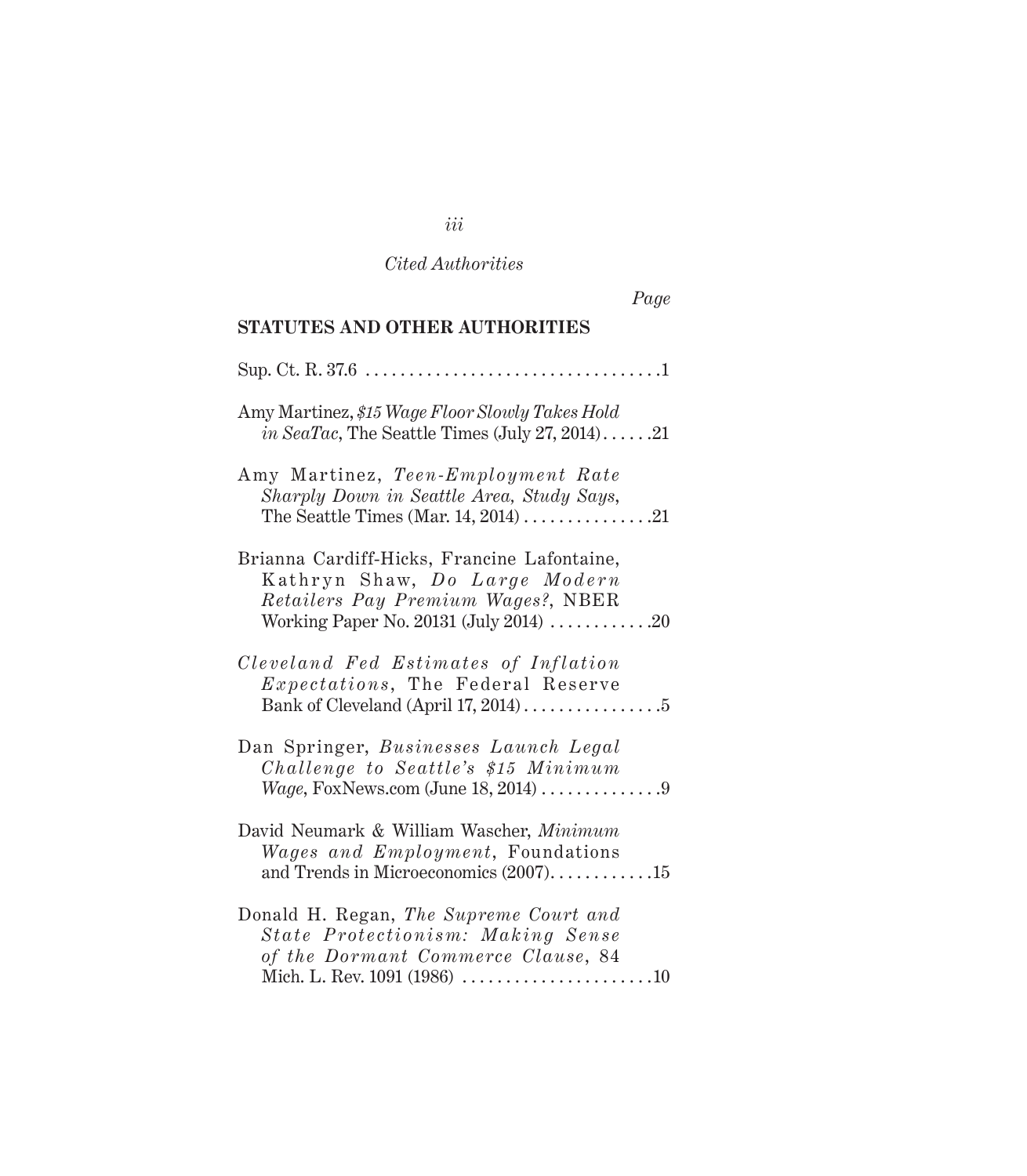# *Cited Authorities*

| Page                                                                                                                                                                                                                       |
|----------------------------------------------------------------------------------------------------------------------------------------------------------------------------------------------------------------------------|
| Joseph J. Sabia, Richard V. Burkhauser, Benjamin<br>Hansen, Are the Effects of Minimum Wage<br>Increases Always Small? New Evidence<br>from a Case Study of New York State,<br>Cornell ILR Review (June 2012) 18           |
|                                                                                                                                                                                                                            |
| Mark J. Perry, Minimum Wage Effect, AEIdeas                                                                                                                                                                                |
| Mark J. Perry, Seattle's New Minimum Wage Law<br>Takes Effect April 1 but Is Already Leading to<br>Restaurant Closings and Job Losses, American                                                                            |
| Mark Wilson, The Negative Effects of<br>Minimum Wage Laws, Policy Analysis<br>(June 21, 2012). $\dots$ . $\dots$ . $\dots$ . $\dots$ . $11-12$ , 14, 20                                                                    |
| N. Gregory Mankiw, Principles of<br>Macroeconomics (6th ed. 2008) 19                                                                                                                                                       |
| New Survey of Seattle Businesses: \$15 Wage<br>Hike Will Raise Prices, Reduce Job<br>Opportunities, and Shut Doors, Employment                                                                                             |
| Results from Chamber Member Survey on<br>Minimum Wage Further Reveal Complexity<br>of Issue, The Seattle Chamber of Commerce<br>$(Apr. 11, 2014) \ldots \ldots \ldots \ldots \ldots \ldots \ldots \ldots \ldots 17-18, 22$ |

# *iv*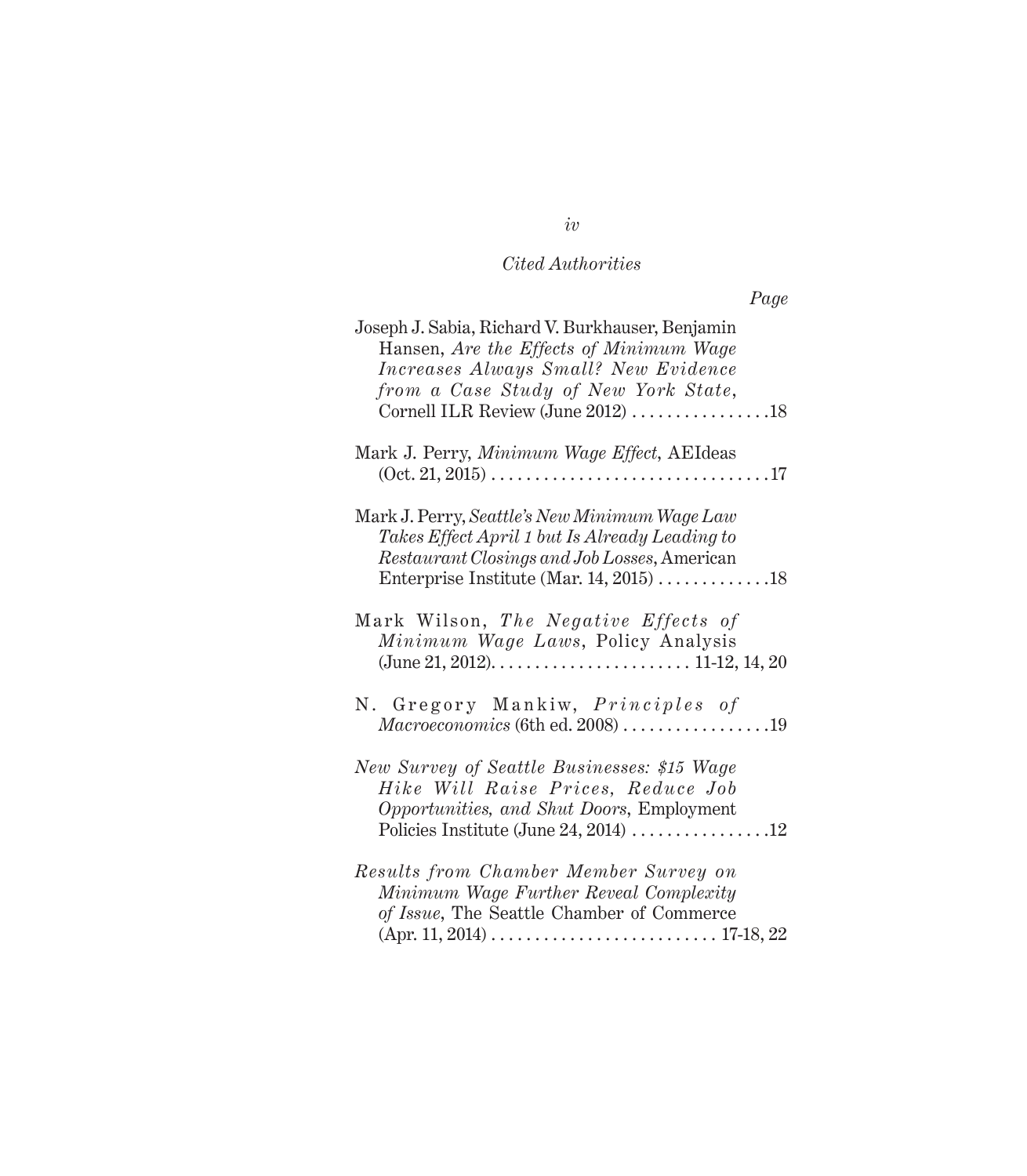## *Cited Authorities*

| Scott A. Wolla, Would Increasing the<br>Minimum Wage Reduce Poverty?,<br>Economic Education Group of the Federal<br>Reserve Bank of St. Louis (Mar. 2014) 16 |
|--------------------------------------------------------------------------------------------------------------------------------------------------------------|
| Steven H. Hanke, Let the Data Speak: The<br>Truth Behind Minimum Wage Laws,                                                                                  |
| Survey Says  DSA Members Weigh in on                                                                                                                         |
| The Ethnic Community Coalition, Ethnic<br>Business Community Says "No" to \$15<br>Minimum Wage Hike Proposal, Northwest                                      |
| Thomas Piketty, Capital in the Twenty-First                                                                                                                  |
| What's in a Brand Name?, Employment Policies                                                                                                                 |
| William Even & David Macpherson, Rising<br>Above the Minimum Wage, Employment                                                                                |

*v*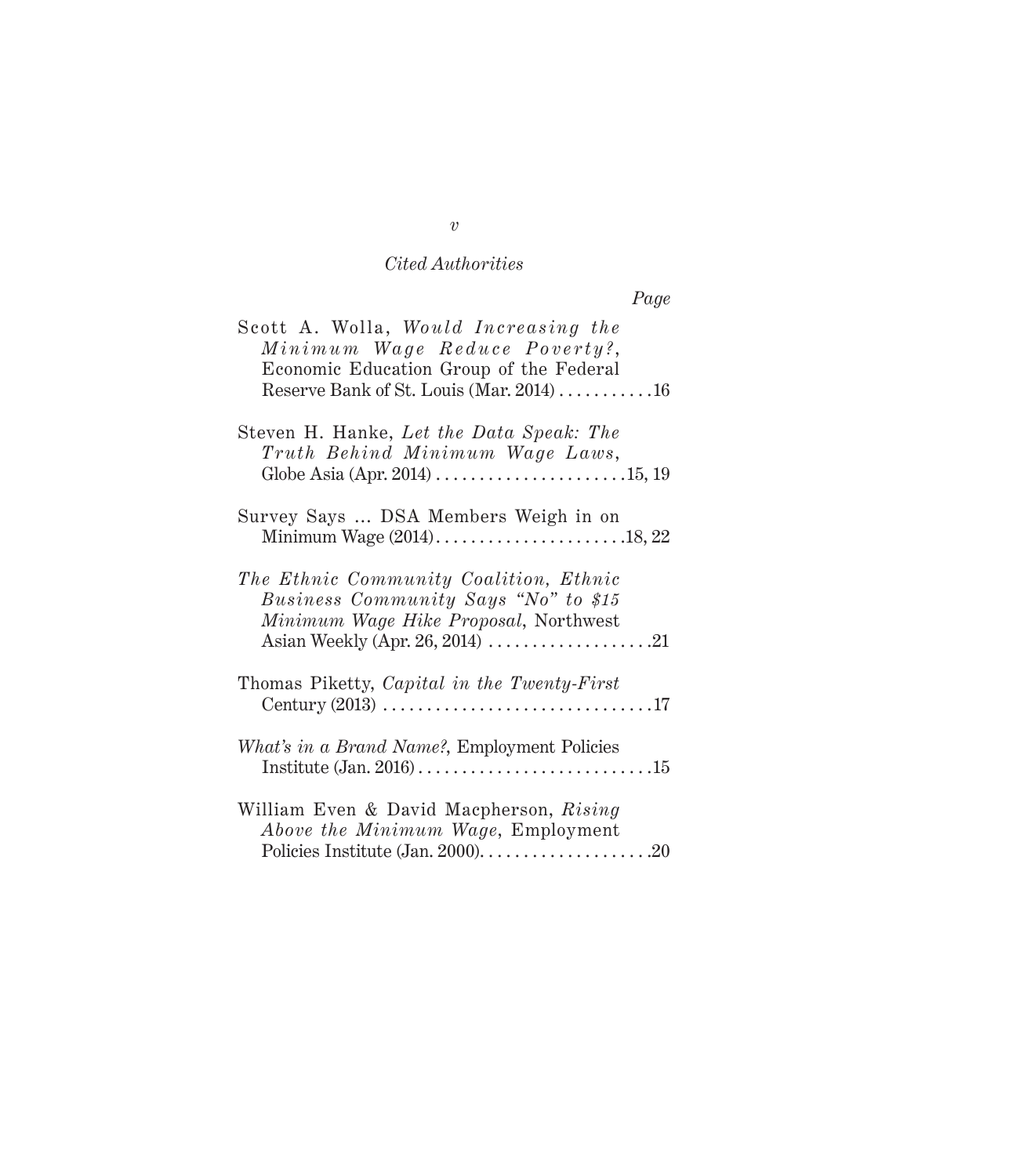#### **INTEREST OF** *AMICI CURIAE***<sup>1</sup>**

The Chamber of Commerce of the United States of America ("Chamber") is the world's largest business federation. The Chamber represents 300,000 direct members and indirectly represents the interests of more than three million companies and professional organizations of every size, in every industry sector, and from every region of the country. An important function of the Chamber is to represent the interests of its members in matters before the courts, Congress, and the Executive Branch. To that end, the Chamber regularly files *amicus curiae* briefs in cases that raise issues of concern to the Nation's business community, including cases addressing state and local discrimination against interstate commerce.

The Retail Litigation Center, Inc. ("RLC") is a public policy organization that identifies and engages in legal proceedings which affect the retail industry. The RLC's members include many of the country's largest and most innovative retailers. The member entities whose interests the RLC represents employ millions of people throughout the United States, provide goods and services to tens of millions more, and account for tens of billions of dollars in annual sales. The RLC seeks to provide courts with retail-industry perspectives on important legal issues, and to highlight the potential industry-wide consequences of significant pending cases.

<sup>1.</sup> Pursuant to this Court's Rule 37.6, counsel for *amici curiae* certifies that this brief was not authored in whole or in part by counsel for any party and that no person or entity other than *amici curiae*, their members, or their counsel has made a monetary contribution intended to fund the preparation or submission of this brief. Both parties have consented to the filing of this brief.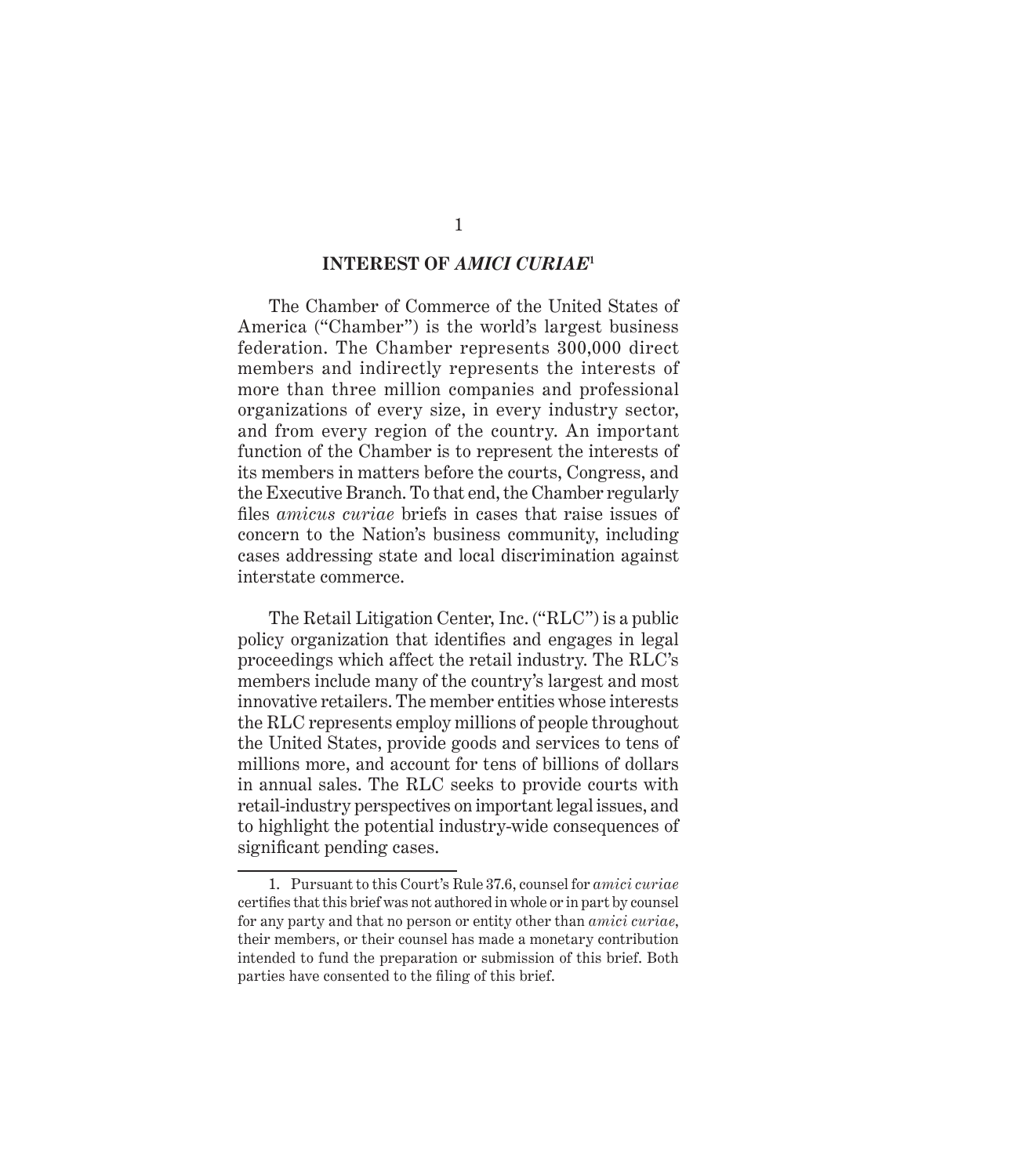The American Hotel & Lodging Association ("AH&LA") is the sole national association representing all segments of the 1.8 million-employee U.S. lodging industry, including hotel owners, REITs, chains, franchisees, management companies, independent properties, state hotel associations, and industry suppliers. The mission of AH&LA is to be the voice of the lodging industry, its primary advocate, and an indispensable resource. AH&LA serves the lodging industry by providing representation at the national level and in government affairs, education, research, and communications. AH&LA also represents the interests of its members in litigation raising issues of widespread concern to the lodging industry.

The National Restaurant Association ("NRA") was founded in 1919 and is the nation's largest trade association that represents and supports the restaurant and foodservice industry ("the Industry") with over 500,000 member business locations. The Industry employs 13.5 million Americans in 990,000 restaurant establishments. The NRA's mission is to represent and advocate for Industry interests, primarily with national policymakers. The NRA also assists its members and the Industry by offering networking, education, and research resources and products.

The Asian American Hotel Owners Association ("AAHOA") was founded in 1989 and is the largest hotel owners association in the world. AAHOA represents more than 12,500 small business owners, who own more than 20,000 properties, amounting to more than 40% of all hotels in the United States. AAHOA members employ nearly 600,000 workers, accounting for over \$9.4 billion in payroll annually. The vast majority of AAHOA members are franchisees of national hotel brands. The impact of the law at issue and the instant litigation directly impacts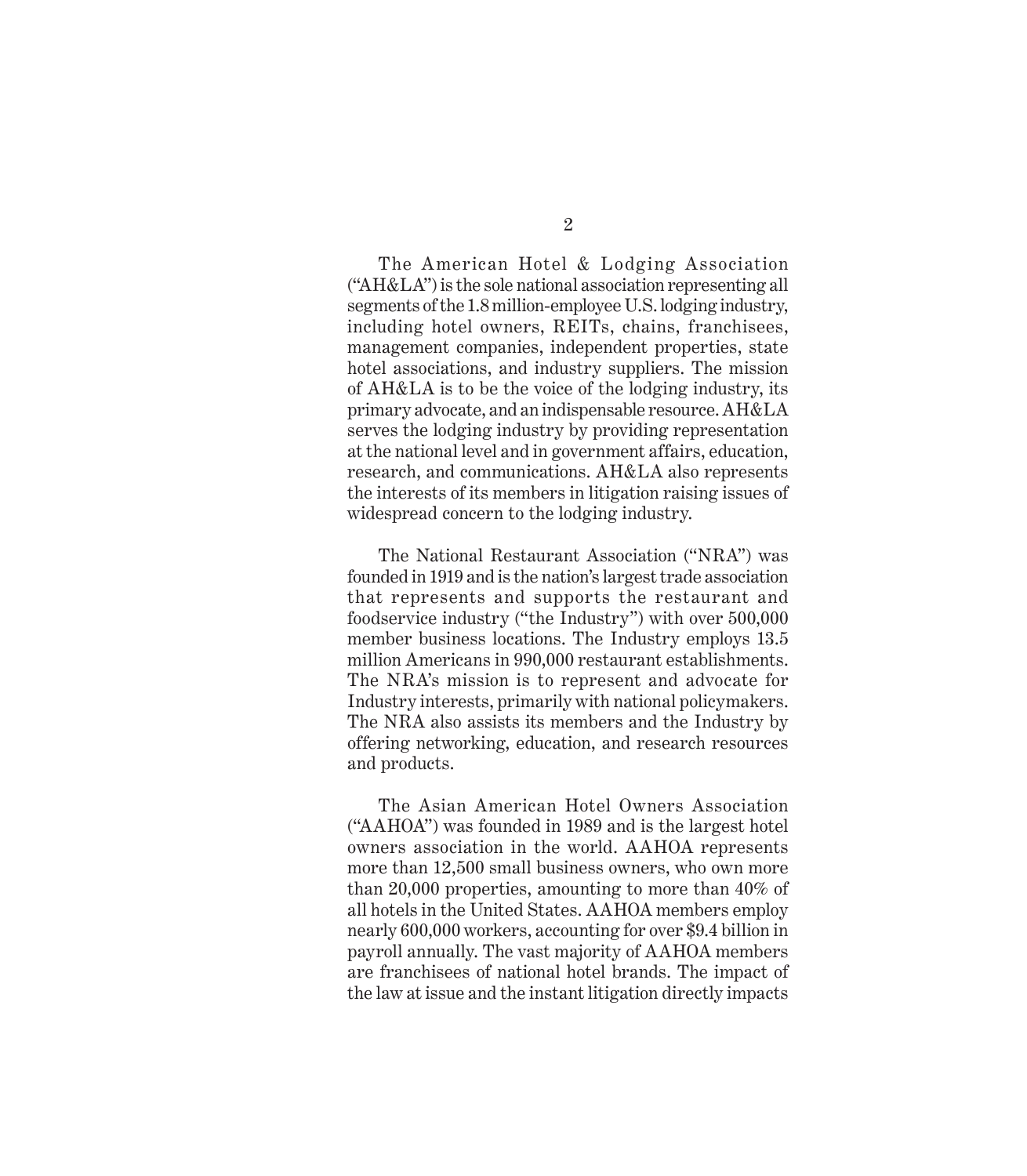the businesses and livelihoods of these franchisees. As an organization, AAHOA represents its members in matters relating to government affairs and is participating in this brief on behalf of the community of hoteliers.

The Home Care Association of America ("HCAOA") is the nation's first association for providers of private duty home care. HCAOA was founded on the principle that quality private duty home care has one model of care and that model is to employ, train, monitor, and supervise caregivers, create a plan of care for the client, and work toward a safe and secure environment for the person at home. HCAOA's purpose is to provide leadership, representation, and education for the advancement of private duty home care and provide a strong unified voice to speak to the issues of concern within the private duty home care industry.

*Amici* have a strong interest in this case. *Amici*'s members—which include restaurants, hotels, retailers, and countless other franchise businesses—are subject to Seattle's unprecedented minimum-wage increase. The Minimum Wage Ordinance ("Ordinance") will prohibit many of their members from hiring any person to perform any job unless they pay a wage of \$15.00 per hour. The Ordinance targets many of *Amici's* members for disparate treatment because of their affiliation with out-of-state franchisors and fellow franchisees. As a result, the Ordinance likely will cause *Amici's* members significant and irreversible economic harm by causing them to, among other things, reduce their workforce, abandon plans to expand their businesses, raise prices, and/or reduce employee benefits. *Amici* therefore respectfully request that the Court grant the petition and reverse the Ninth Circuit's decision.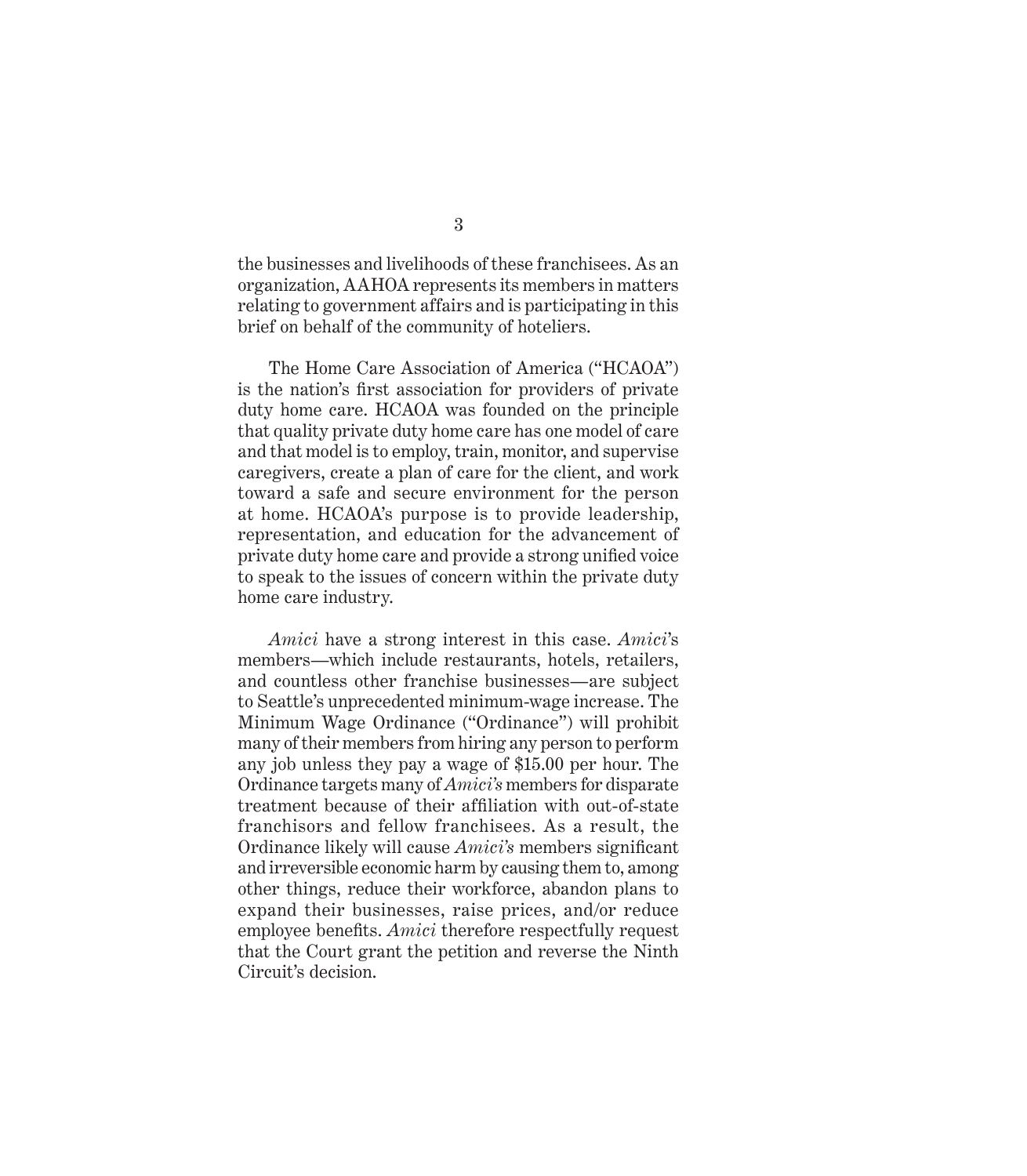#### **SUMMARY OF THE ARGUMENT**

The Ordinance is extraordinary. On January 1, 2017, less than one year from now, businesses that Seattle deems to be "large" employers—those employing more than 500 people anywhere in the United States—must pay a minimum wage of \$15.00 per hour. "Small" employers will be subject to that minimum wage increase in 2021. \$15.00 per hour is more than double the federal minimum wage of \$7.25 per hour and more than 60% higher than the State of Washington's minimum wage of \$9.32 per hour, which itself is the highest in the nation. Simply stated, the Ordinance will soon prohibit countless businesses from hiring any person, regardless of that individual's skill level and experience, to perform any job unless they pay a wage of \$15.00 per hour.

The Ordinance will especially harm franchisees. Not only does it impose one of the highest minimumwage increases in the United States, but it does so by targeting franchisees for disparate treatment because of their affiliation with out-of-state franchisors and fellow franchisees. The Ordinance achieves this discriminatory purpose by declaring that "all franchisees associated with a franchisor or network of franchises with franchisees that employ more than 500 employees *in aggregate in the United States*" to be "large" employers even though these independent, locally owned and operated businesses would otherwise qualify as "small" employers under the law. Ordinance § 2(T) (emphasis added.)

In so doing, the Ordinance places franchisees at a significant disadvantage vis-á-vis their non-franchise, small business competitors. Consider the new minimum-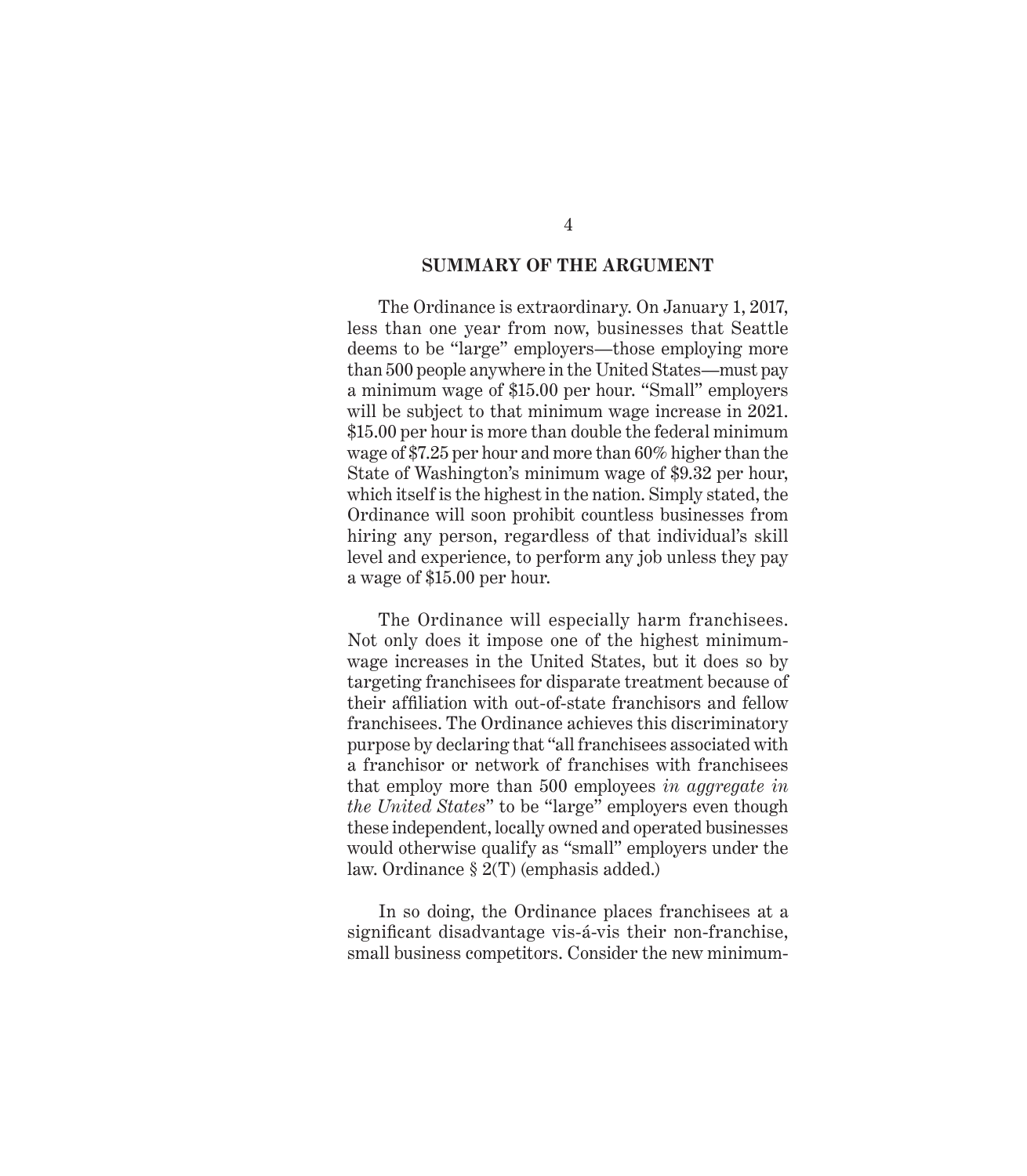| Year | "Large"<br>Employer<br>Minimum<br>Wage<br>$(Franchisees)^2$ | "Small"<br>Employer<br>Minimum Wage<br>(Franchisees'<br>Competitors) | Labor-Cost<br>Differential |
|------|-------------------------------------------------------------|----------------------------------------------------------------------|----------------------------|
| 2015 | \$11.00                                                     | \$10.00                                                              | 10%                        |
| 2016 | \$13.00                                                     | \$10.50                                                              | 24%                        |
| 2017 | \$15.00                                                     | \$11.00                                                              | $36\%$                     |
| 2018 | \$15.26                                                     | \$11.50                                                              | 33%                        |
| 2019 | \$15.52                                                     | \$12.00                                                              | 29%                        |

wage scale the Ordinance imposes on Seattle businesses over the next five years:

By saddling small-business franchisees with increased labor costs that non-franchised small businesses will not have to bear, the Ordinance will make it difficult—if not impracticable—for franchisees to compete with other small businesses. This is untenable as a matter of law and equity. After all, a franchisee is no different from any other small business owner. Franchisees manage every day-to-day aspect of their business, including decisions related to hiring, benefits, and salary, and must pay from their own pockets the operating costs of their businesses, such as rent, wages, taxes, and debt. Petition

<sup>2.</sup> These figures assume a 1.71% inflation rate for 2018 and 2019. Cleveland Fed Estimates of Inflation Expectations, The Federal Reserve Bank of Cleveland (April 17, 2014), https://www. clevelandfed. org/inflation-central/201406-inflation-expectations. cfm.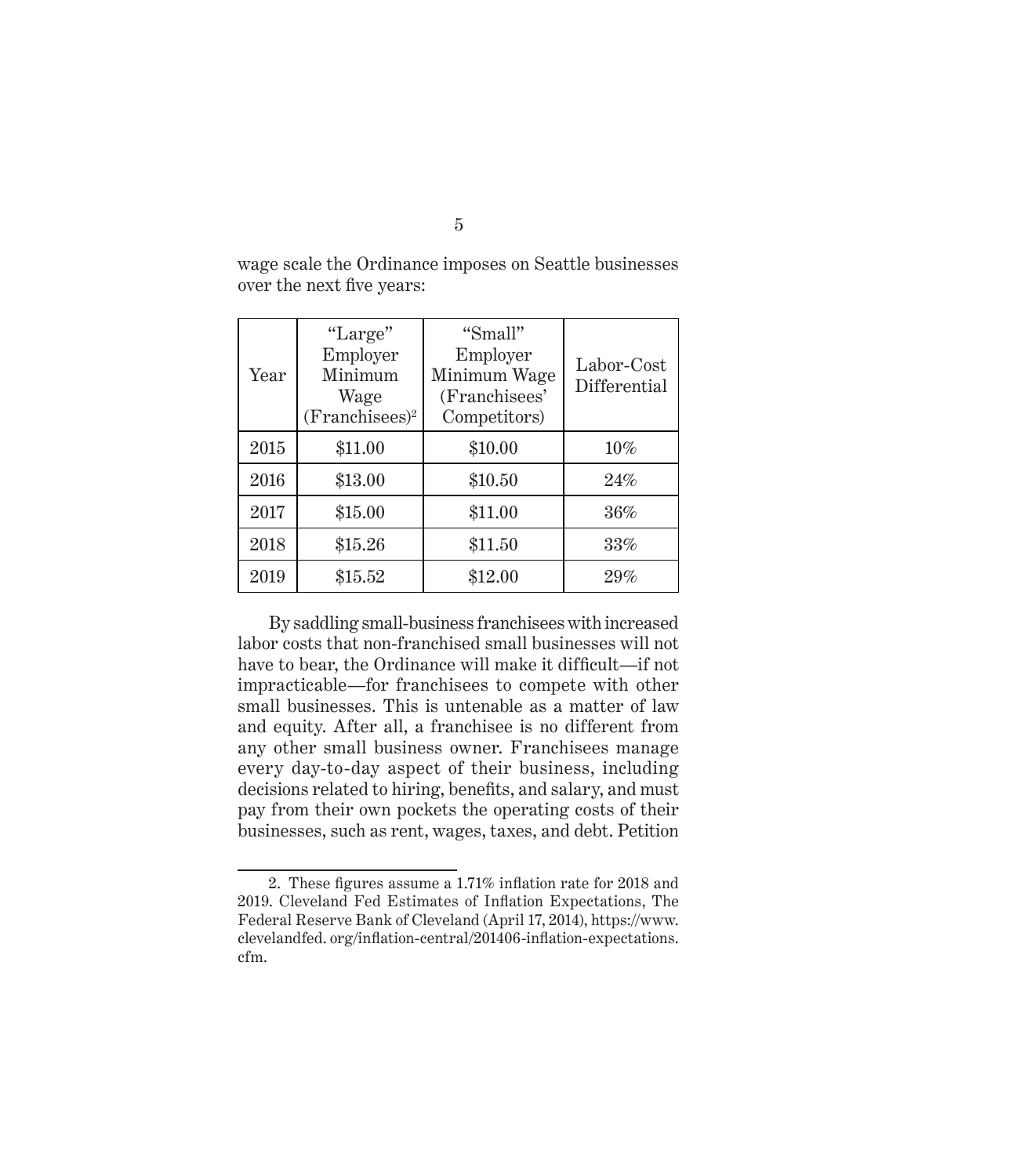for Writ of Certiorari ("Pet.") 5-6. The only difference between a franchisee and any other small business is that a franchisee pays a continuing licensing fee or royalties for the use of the franchisor's brand, intellectual property, and certain services. *Id.* Those differences do not justify discrimination. A small, independently owned franchisee employing, for example, 40 people should be subject to the same implementation period for the increased minimum wage as all other small, independently owned businesses employing 40 people. Given the size of the Ordinance's minimum wage increase and its differential treatment of similarly situated businesses, based solely on their out-ofstate associations, this Court should grant review.

Foremost, the Ninth Circuit misapplied this Court's precedent, particularly regarding the dormant Commerce Clause claim. The Ordinance purposefully imposes higher wage costs on Seattle franchisees because of their affiliation with other out-of-state franchisees as part of a broader franchise network. Such blatant economic protectionism specifically designed to insulate favored local businesses from the rigors of interstate competition—is squarely barred by the dormant Commerce Clause. As Petitioners thoroughly explain, the Ninth Circuit's conclusion to the contrary is untenable.

Correcting the Ninth Circuit's decision also is vitally important to the business community. Seattle franchisees likely will suffer immeasurable harm through, among other things, the loss of goodwill and the diminution of their businesses. The Ordinance soon will increase franchisees' labor costs by more than 60% (10%-36% more than their competitors). Although such cost increases ordinarily cause economic harm, they are especially problematic here because the City of Seattle is trying to pick winners and losers among different businesses.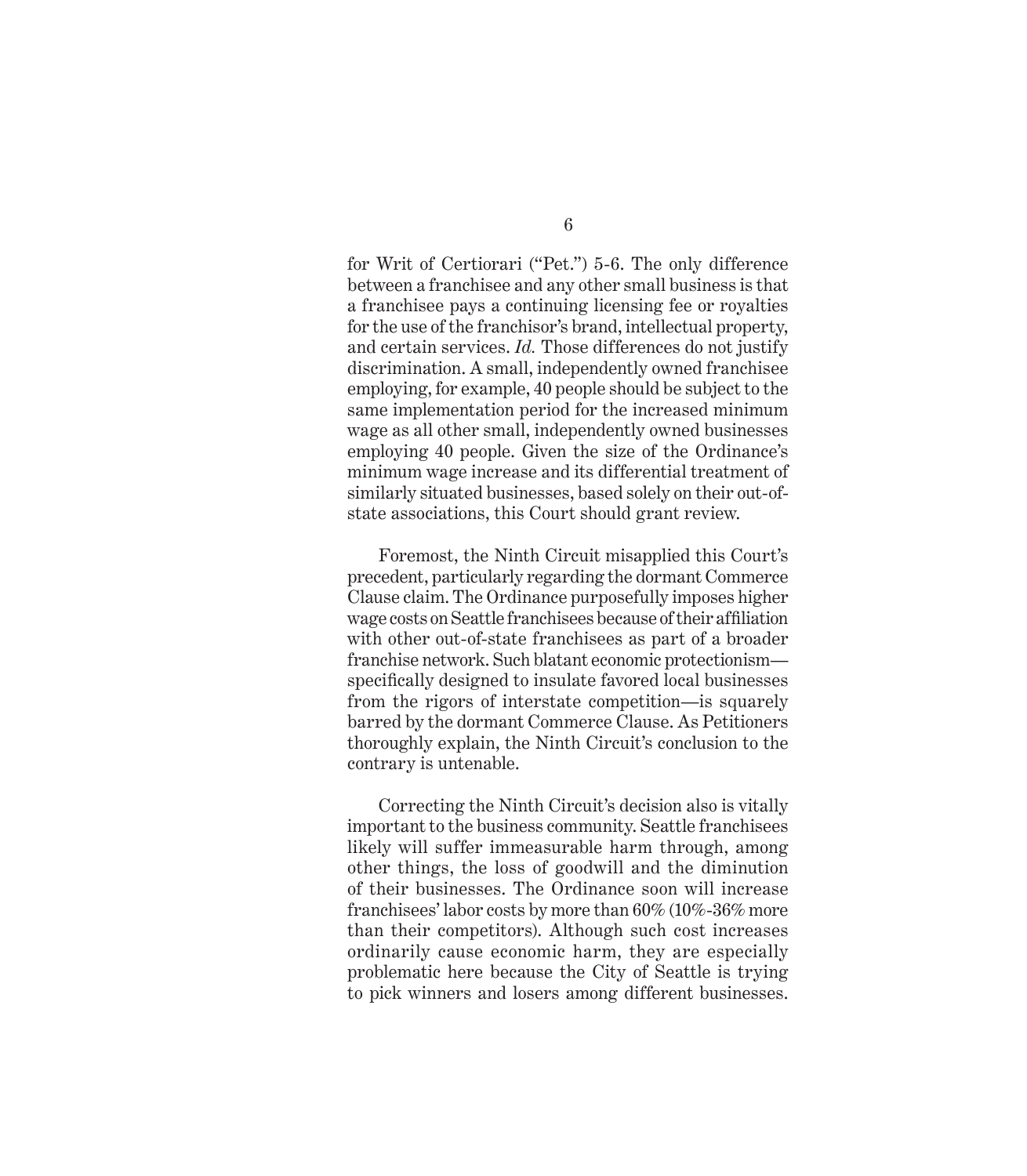The irreversible competitive harm franchisees likely will suffer as a consequence of this overt discrimination warrants the Court's intervention.

Importantly, the petition raises important issues beyond the direct economic harm the Ordinance inflicts on franchisees. The Ordinance, among other things, likely will: (1) cause unemployment to rise, as franchisees lack the capital, demand, and revenue to pay every worker \$15.00 per hour; (2) harm the very people it is ostensibly designed to help—low-skilled and inexperienced workers—as the jobs worth \$15.00 per hour transfer to those individuals with more skill and experience; and (3) cause many of those employees fortunate enough to keep their jobs to lose their benefits and work fewer hours as businesses take other measures to offset increased labor costs. In sum, Seattle's unprecedented minimum-wage increase undermines the ability of franchisees to compete, erodes the value of their businesses, stifles Seattle's economic growth, increases un- and under-employment, and ultimately harms the very people the Ordinance is supposed to help. This Court should grant the petition.

#### **ARGUMENT**

### **I. The Ordinance Purposefully Discriminates Against Interstate Commerce.**

The Court has long held that the Commerce Clause "embodies a negative command forbidding the States to discriminate against interstate trade." *Associated Indus. v. Lohman*, 511 U.S. 641, 646 (1994). This "dormant" Commerce Clause outlaws "economic protectionism that is, regulatory measures designed to benefit instate economic interests by burdening out-of-state competitors." *New Energy Co. v. Limbach*, 486 U.S.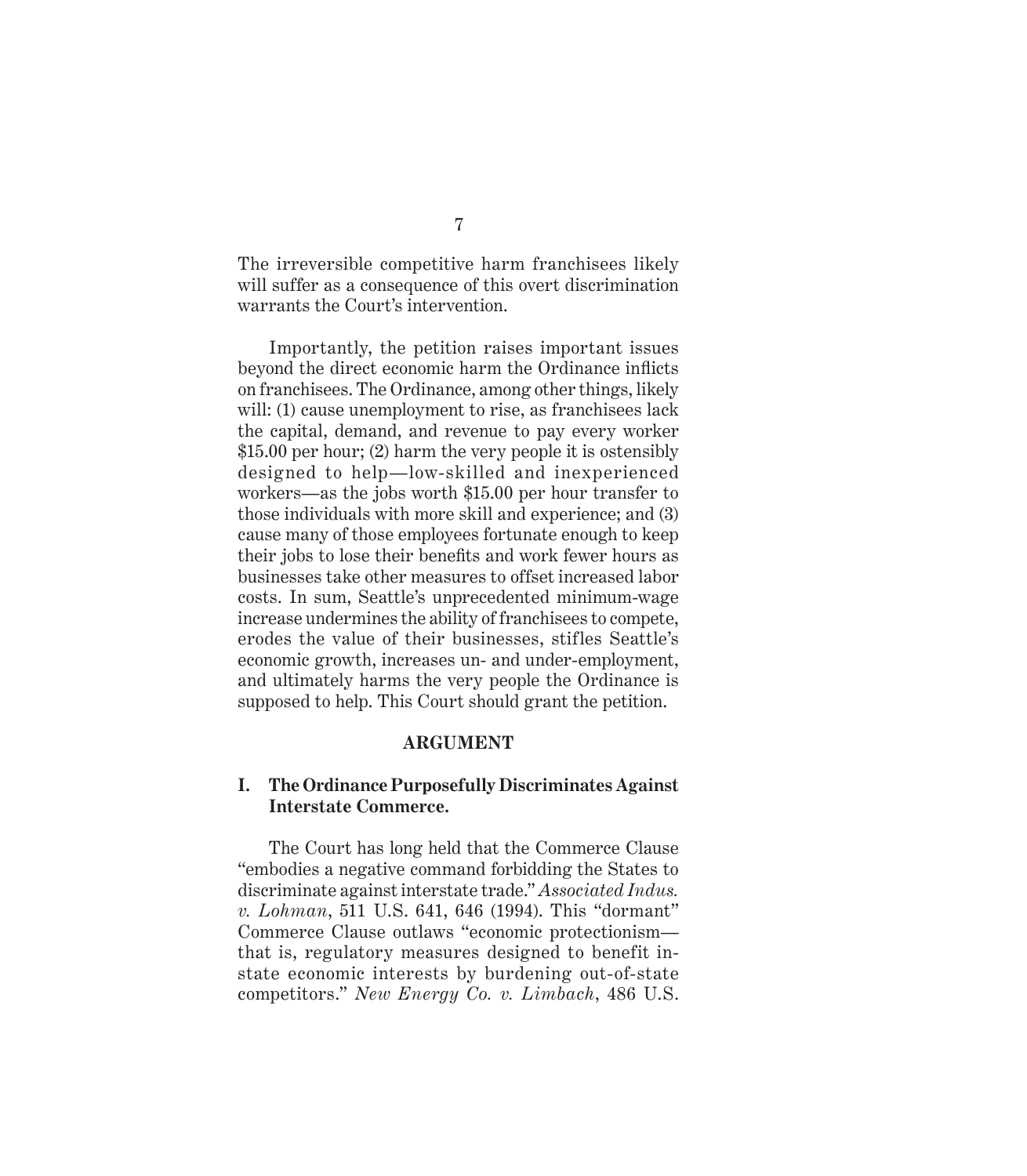269, 271, 273 (1988). Such state economic protectionism "violates the principle of the unitary national market by handicapping out-of-state competitors." *W. Lynn Creamery, Inc. v. Healy*, 512 U.S. 186, 193 (1994). "Thus, where simple economic protectionism is effected by state legislation, a virtually *per se* rule of invalidity has been erected." *City of Philadelphia v. New Jersey*, 437 U.S. 617, 624 (1978). Importantly, a finding of discriminatory purpose is sufficient to strike down a state or local law under the dormant Commerce Clause. *See Bacchus Imps., Ltd. v. Dias*, 468 U.S. 263, 270 (1984) ("A finding that state legislation constitutes 'economic protectionism' may be made on the basis of *either discriminatory purpose or discriminatory effect*.") (emphasis added).

Economic protectionism is precisely what the Court confronts. To be sure, as the Ninth Circuit emphasized, the Ordinance purports to neutrally apply one rule to "large" employers and another rule to "small" employers. Petition Appendix ("Pet. App.") 7a-9a. But the Commerce Clause "is not so rigid as to be controlled by the form by which a State erects barriers to commerce." *West Lynn Creamery, Inc. v. Healy*, 512 U.S. 186, 201 (1994); *see Best & Co. v. Maxwell*, 311 U.S. 454, 455 (1940) ("The Commerce Clause forbids discrimination, whether forthright or ingenious."). "The crucial inquiry, therefore, must be directed to determining whether" the law "is basically a protectionist measure, or whether it can fairly be viewed as a law directed to legitimate local concerns[.]" *Philadelphia*, 437 U.S. at 624. The Ordinance, in other words, violates the Commerce Clause so long as the "evidence in the record demonstrates that the law has a discriminatory purpose." *S.D. Farm Bureau, Inc. v. Hazeltine*, 340 F.3d 583, 593 (8th Cir. 2003); *Family Winemakers v. Jenkins*, 592 F.3d 1, 13 (1st Cir. 2010) (same).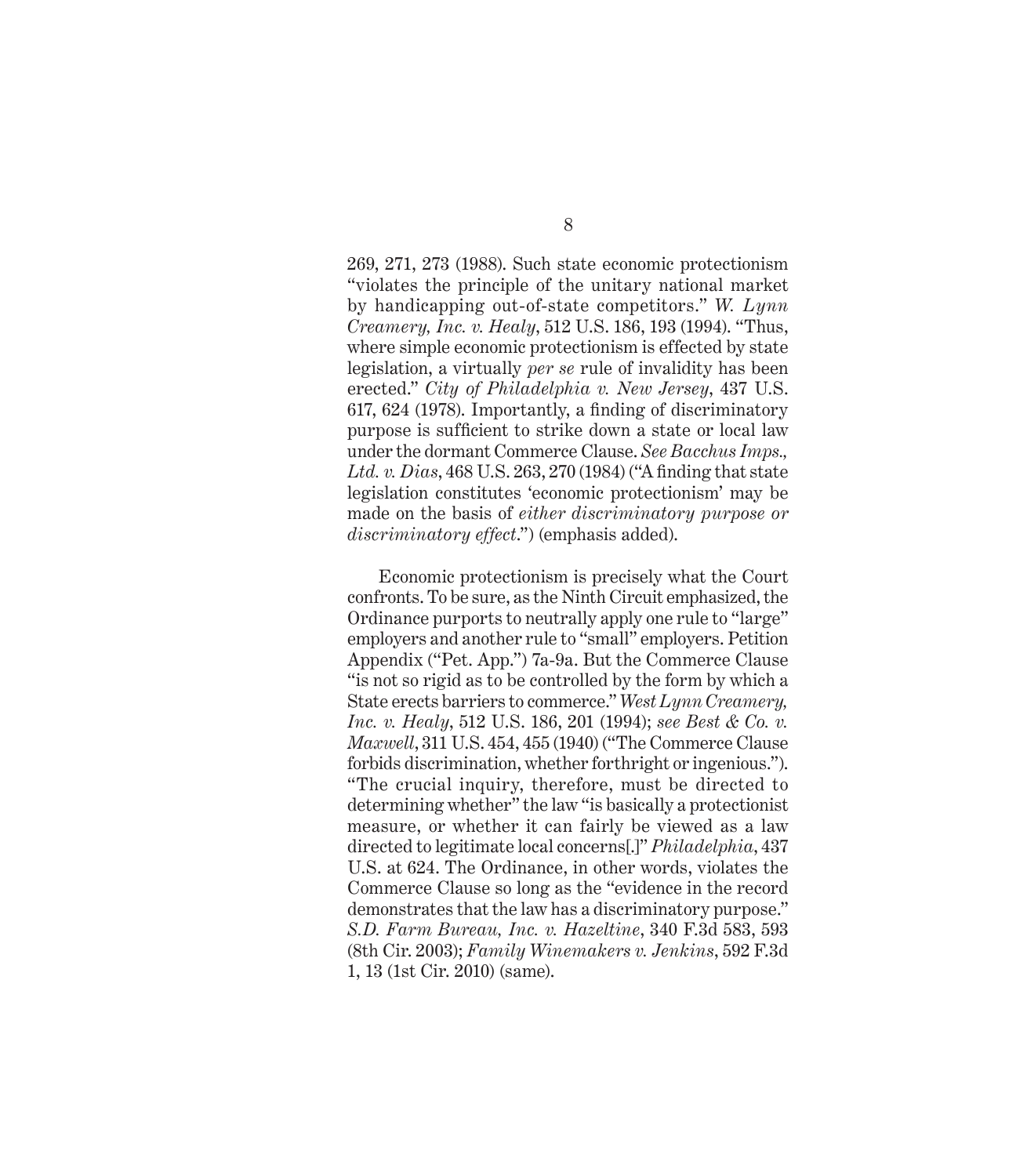There is overwhelming evidence here that Seattle's disparate treatment of franchisees was motivated by a desire to insulate local businesses from having to compete against other small businesses that have out-of-state associations. Pet. at 29-33. Proponents of the Ordinance sought, for purely protectionist reasons, to create a "city dominated by independent, locally owned" companies. *Id*. at 8 (citation omitted). Seattle wanted these businesses exempt from competition from "franchises like Subway and McDonalds," which were viewed as "not very good for [the] local economy." *Id*. at 9 (citation omitted). According to Mayor Ed Murray, the Ordinance targets franchisees for disfavored treatment because of a belief they are "part of a larger, national corporate monopoly [and] that is very, very different than individual business owners." Dan Springer, *Businesses Launch Legal Challenge to Seattle's \$15 Minimum Wage*, FoxNews.com (June 18, 2014).3 In short, the Ordinance's proponents wanted there to be "fewer franchises" in Seattle because they affiliate with "extractive national chains." *Id*. at 8. Contrary to the Ninth Circuit's claim, these statements represent the view of those in the community who led the charge to impose Seattle's minimum-wage increase more rapidly on franchisees than other small business owners. Pet. 32-33.

The Ninth Circuit also held that these statements "do not show that City officials wished to discriminate against out-of-state entities, bolster in-state firms, or burden interstate commerce." Pet. App. 13a. But that conclusion is untenable. Even the district court conceded that franchisees were intentionally subject to disfavored

<sup>3.</sup> http://www.foxnews.com/politics/2014/06/18/15-minimumwage-facing-legal-challenge-in-seattle/.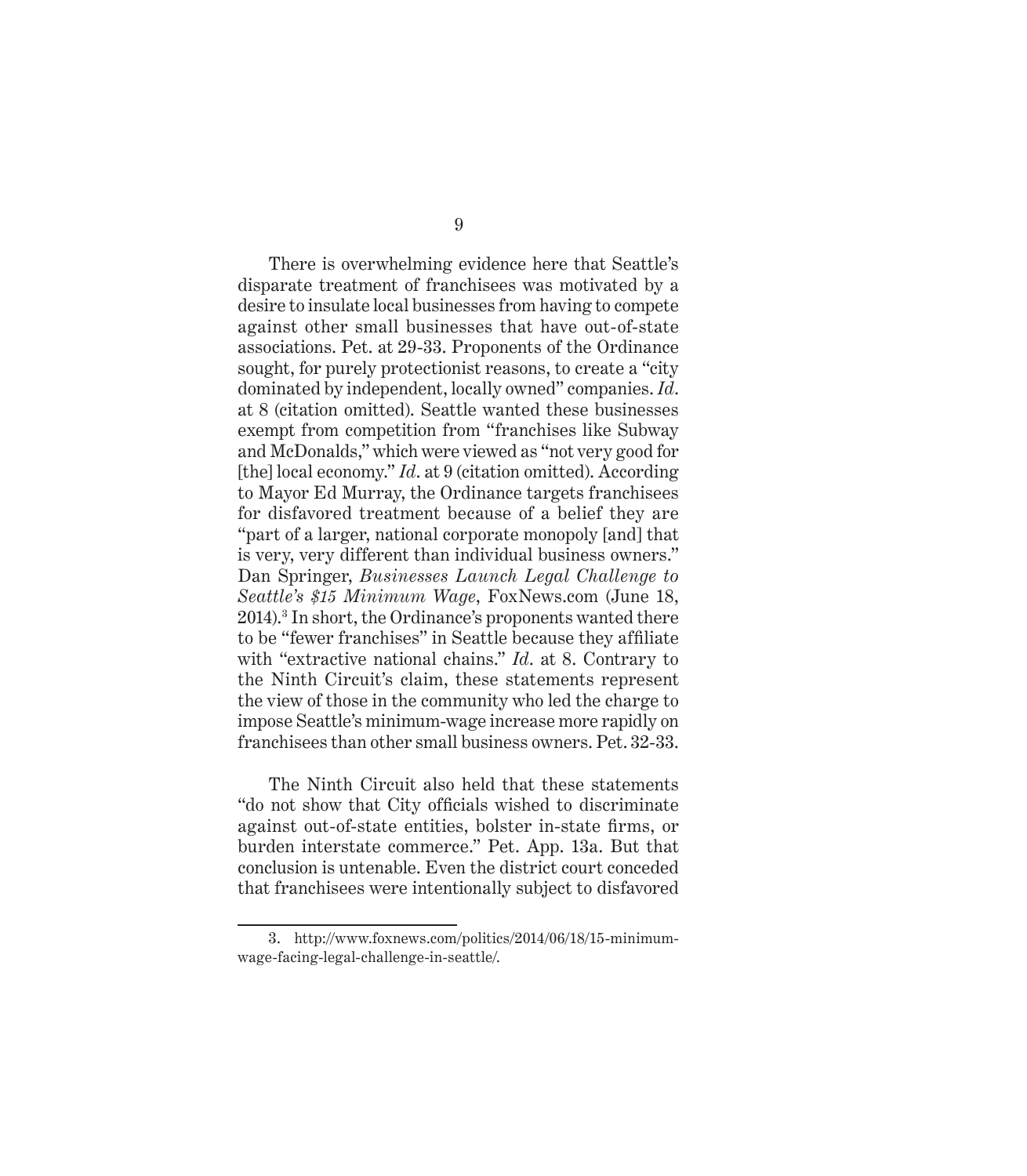treatment vis-à-vis their local competitors because of their connection to "'corporate headquarters,' the 'corporate national entity' and the 'parent corporation.'" Pet. App. 54a. That is just another way of declaring that franchisees are being treated differently because of their association with out-of-state businesses. Pet. 24a-29a. Less than 2% of all franchises in the United States are headquartered in Washington and only .39% of franchises are headquartered in Seattle. ER 138. There can be no question, then, that franchisees are similarly situated to the many Seattle small businesses that were treated far more favorably under the Ordinance *except* for one thing: their out-of-state associations.

This is a paradigmatic example of the kind of local legislation the dormant Commerce Clause forbids. At its core, the dormant Commerce Clause forbids laws whose "object is to improve the competitive position of local economic actors, just because they are local, visà-vis their foreign competitors." Donald H. Regan, *The Supreme Court and State Protectionism: Making Sense of the Dormant Commerce Clause*, 84 Mich. L. Rev. 1091, 1126 (1986). This settled understanding vindicates the Framers' "purpose of preventing a State from retreating into economic isolation or jeopardizing the welfare of the Nation as a whole, as it would do if it were free to place burdens on the flow of commerce across its borders that commerce wholly within those borders would not bear." *Oklahoma Tax Comm'n v. Jefferson Lines, Inc.*, 514 U.S. 175, 179-80 (1995). That is what Seattle has done through the Ordinance. Seattle has forced small businesses with interstate connections to bear the brunt of an accelerated minimum-wage increase from which their intrastate competitors have been exempted simply out of protectionist zeal. The Ordinance is blatantly unconstitutional.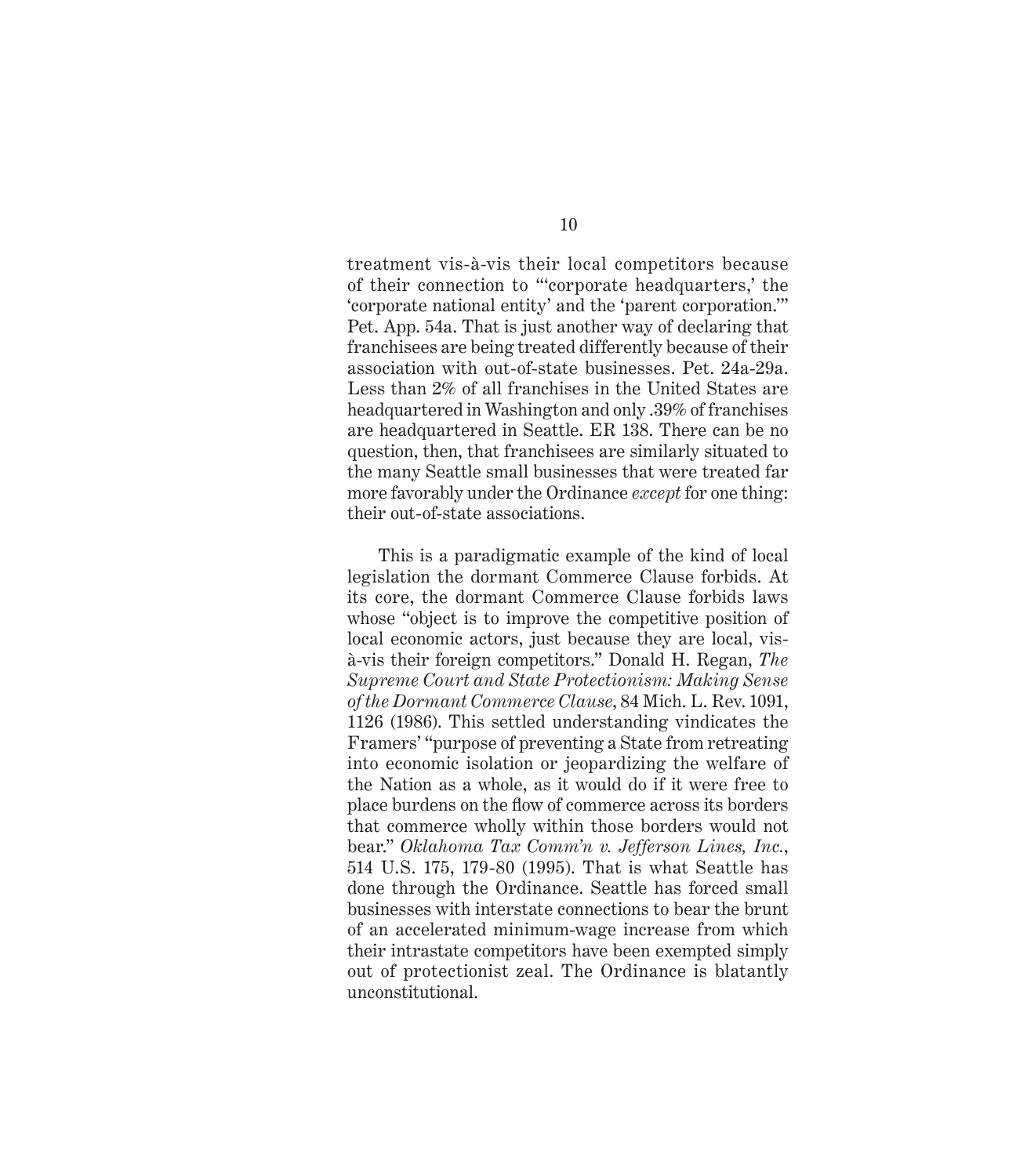### **II. The Court Should Intervene Given The Serious Economic Harm The Ordinance Will Inflict On Businesses And The People Of Seattle.**

Not only is the Ninth Circuit's ruling incorrect, but it resolved an important issue. Seattle's discriminatory minimum-wage hike likely will impose significant economic harm on small businesses just because they have an out-of-state connection. For the small business owners that participate in the franchise model, the results will be devastating. It likely will lead them to cut jobs, reduce benefits, and in some cases go out of business altogether. But these harms will not be borne by these small businesses alone, but likely will be felt more broadly. The Court's intervention is badly needed.

### **A. The Ordinance Likely Will Cause Economic Harm To Seattle Franchisees.**

*Amici*'s members urgently need this Court's review. The Ordinance is imposing irreversible economic damage on franchisees. On April 1, 2015, franchisees' labor costs became 10% higher than their competitors; and the wage gap will quickly rise to a 36% differential by 2017. *See supra* at 5. The irreparable economic harm franchisees are likely to suffer as a result is two-fold.

First, franchisees will be forced to make significant changes to how they run their businesses to account for this sizable increase in labor costs. "All economists agree that businesses will make changes to adapt to the higher labor costs after a minimum wage increase …. The higher costs will be passed on to someone in the long run; the only question is who." Mark Wilson, *The Negative Effects*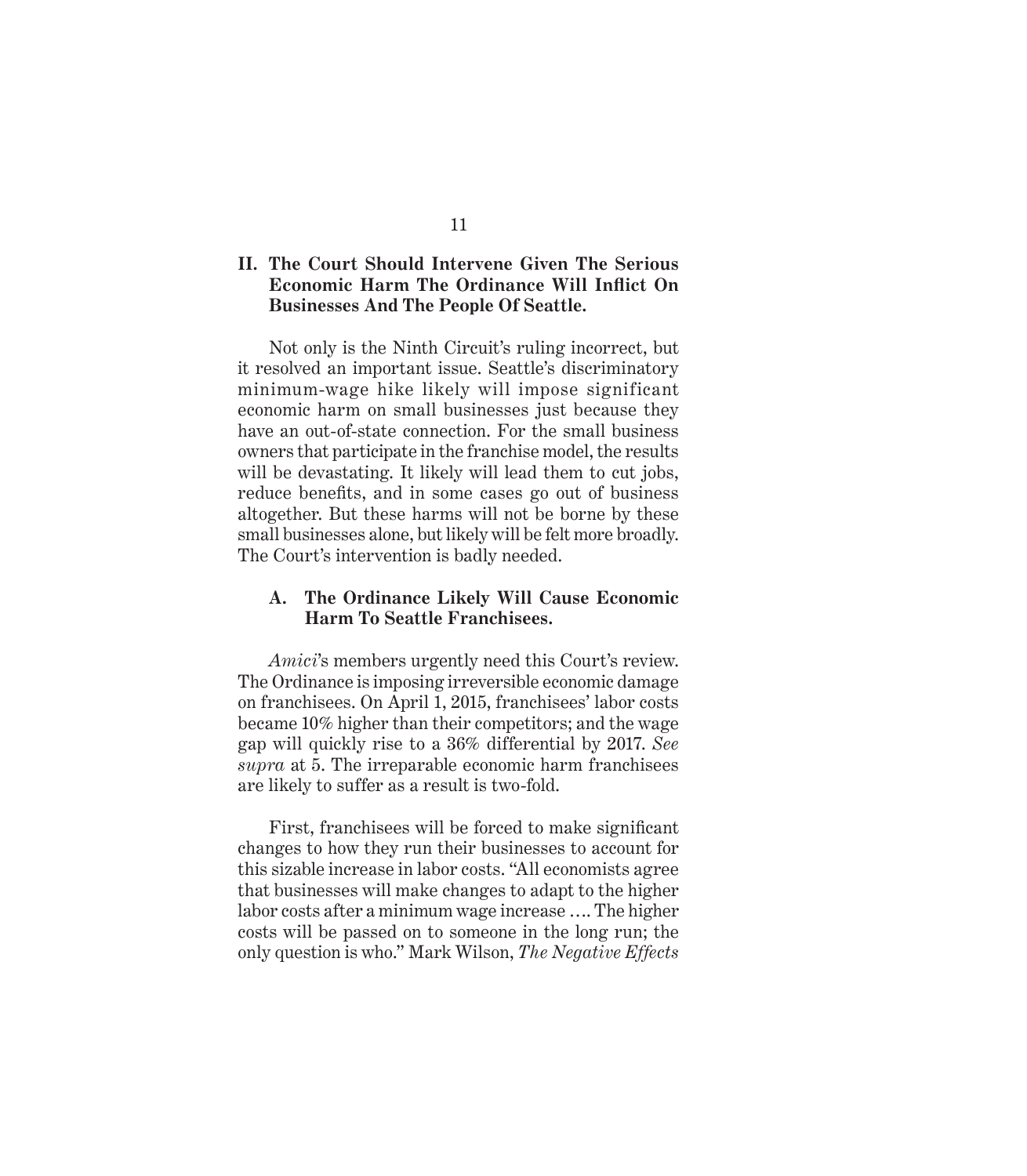*of Minimum Wage Laws*, Policy Analysis (June 21, 2012).4 Indeed, the Ordinance will not only increase the minimum wage; it also will require employers to increase the pay for positions of greater responsibility in order to retain a wage structure that aligns with the employees' respective responsibilities within the business. It thus will have a cascading effect across the entire labor force.

There are no good options for responding to these increased costs. Franchisees might contract their workforce, dividing jobs among fewer employees or replacing some through automation. They instead might expand more slowly, hiring fewer workers over time. Alternatively, they might raise prices, cut employee benefits, or both.

None of this is news. In a survey, nearly 70% of Seattle businesses reported that the Ordinance would cause a "big increase" in their labor costs. *See New Survey of Seattle Businesses: \$15 Wage Hike Will Raise Prices, Reduce Job Opportunities, and Shut Doors*, Employment Policies Institute (June 24, 2014).<sup>5</sup> In turn, 44% of Seattle businesses were "very likely" to scale back employee hours; 42% were "very likely" to reduce the number of employees per shift or the staffing levels at their business; 43% were "very likely" to limit future expansion in Seattle; and 14% were "very likely" to close one or more locations. *Id*. The Ordinance, in other words, increases labor expenses, limits options for expanding, and impairs the ability of employers to hire new workers. The Ninth

<sup>4.</sup> http://www.cato.org/sites/cato.org/files/pubs/pdf/PA701.pdf.

<sup>5.</sup> http://www.epionline.org/release/new-survey-ofseattle-businesses-15-wage-hike-will-raise-prices-reduce-jobopportunities-and-shut-doors/.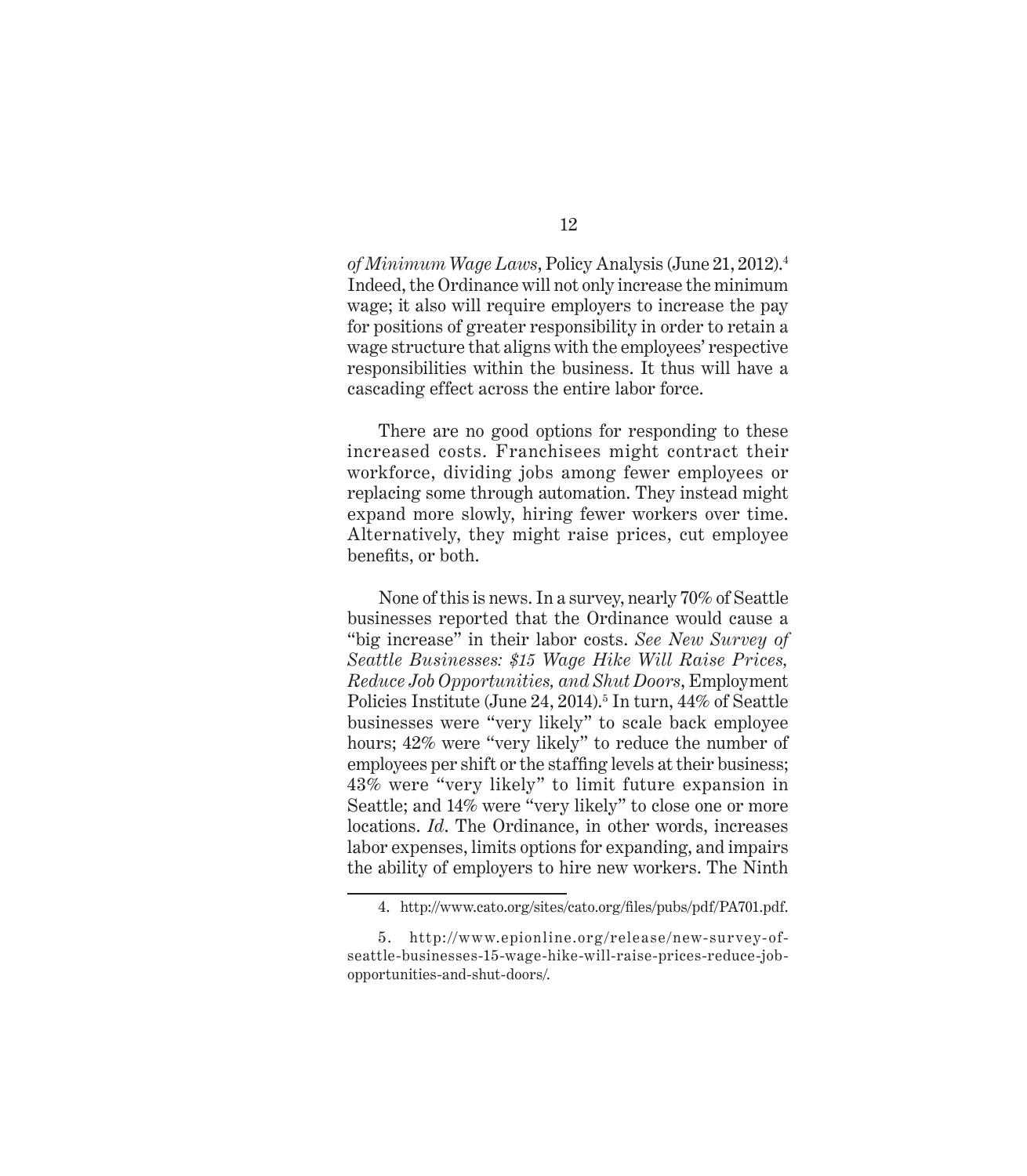Circuit thus was forced to acknowledge that "franchisees will face a higher minimum wage obligation compared to non-franchisees. Franchisees will experience higher labor costs or lose the flexibility to pay workers the wage rate required of non-franchisees. The allegations are neither conclusory nor without support in the record." Pet. App. 32a.

Second, the fact that franchisees must endure these costs for years before their competitors do compounds the economic injury the offending aspects of the Ordinance impose on them. Thus, two small, independent and locally owned Seattle businesses, both with 40 employees, will operate under very different wage scales merely because one has chosen to affiliate with an out-of-state franchisor. This is the economic equivalent of "licens[ing] one side of a debate to fight freestyle, while requiring the other to follow Marquis of Queensberry rules." *R.A.V. v. City of St. Paul, Minn.*, 505 U.S. 379, 392 (1992). To put it in blunt terms, franchisees are facing the destruction of their businesses. Even those franchisees that manage to survive are likely to hobble along as the economic advantage afforded to their non-franchise competitors grinds them down.

This is not speculation. Take the example of Lois Ko, a small business owner of a Haagen-Dazs franchise in Seattle. In November 2015, after 35 years in business, she shuttered its doors. As a local media outlet reported, "the shop's sudden closure was directly connected to Seattle's new minimum wage ordinance."<sup>6</sup> As Ms. Ko explained: "'I was watching the news very closely because I know

<sup>6.</sup> http://www.king5.com/story/news/local/seattle/2016/02/03/ ice-cream-shop-make-sweet-return-u-district/79796392/.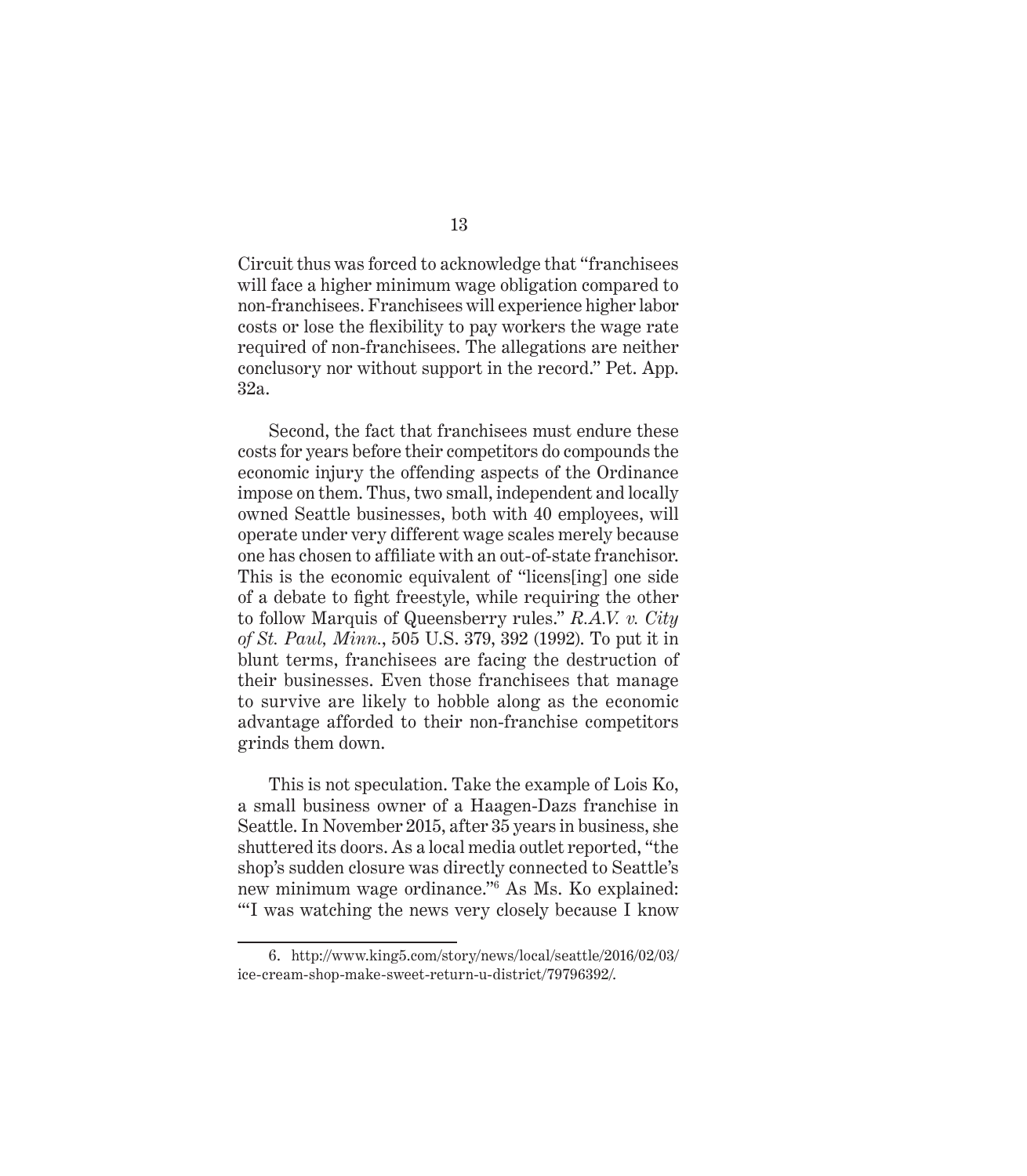how tight my margins are,' …. 'I don't have a lot of wiggle room.'" *Id.* "Ko, who is a mother of two, crunched the numbers and felt owning a franchise with about eight part-time employees was something she would soon no longer be able to afford." *Id*. Three months later, Ms. Ko reopened her ice cream shop, just under a new banner: Sweet Alchemy. Only by abandoning her association with the Haagen-Dazs franchise could Ms. Ko afford to rehire some of her employees.

It is too early to say whether Ms. Ko's new venture will succeed. Yet there is no doubt of the Ordinance's effect. It did not increase the wages of Ms. Ko's employees or bring a higher standard of living for Seattle citizens—instead, it forced Ms. Ko to abandon her preferred business model and drove an out-of-state franchise from the City.

#### **B. The Ordinance Will Cause Lasting Harm To The People of Seattle.**

The direct economic harm the Ordinance imposes on franchisees is reason enough to grant review. But the Ordinance's ripple effect is cause for heightened concern. In particular, the Ordinance likely will increase unemployment given the impact the accelerated minimum wage increase will have on Seattle franchisees. "The main finding of economic theory and empirical research over the past 70 years is that minimum wage increases tend to reduce employment. The higher the minimum wage relative to competitive-market wage levels, the greater the employment loss that occurs." Wilson, *supra*, at 6. Franchises are particularly vulnerable to this economic reality. In fact, a recent survey found that "franchise businesses are more likely to employ minimum wage workers than other businesses, and are more likely to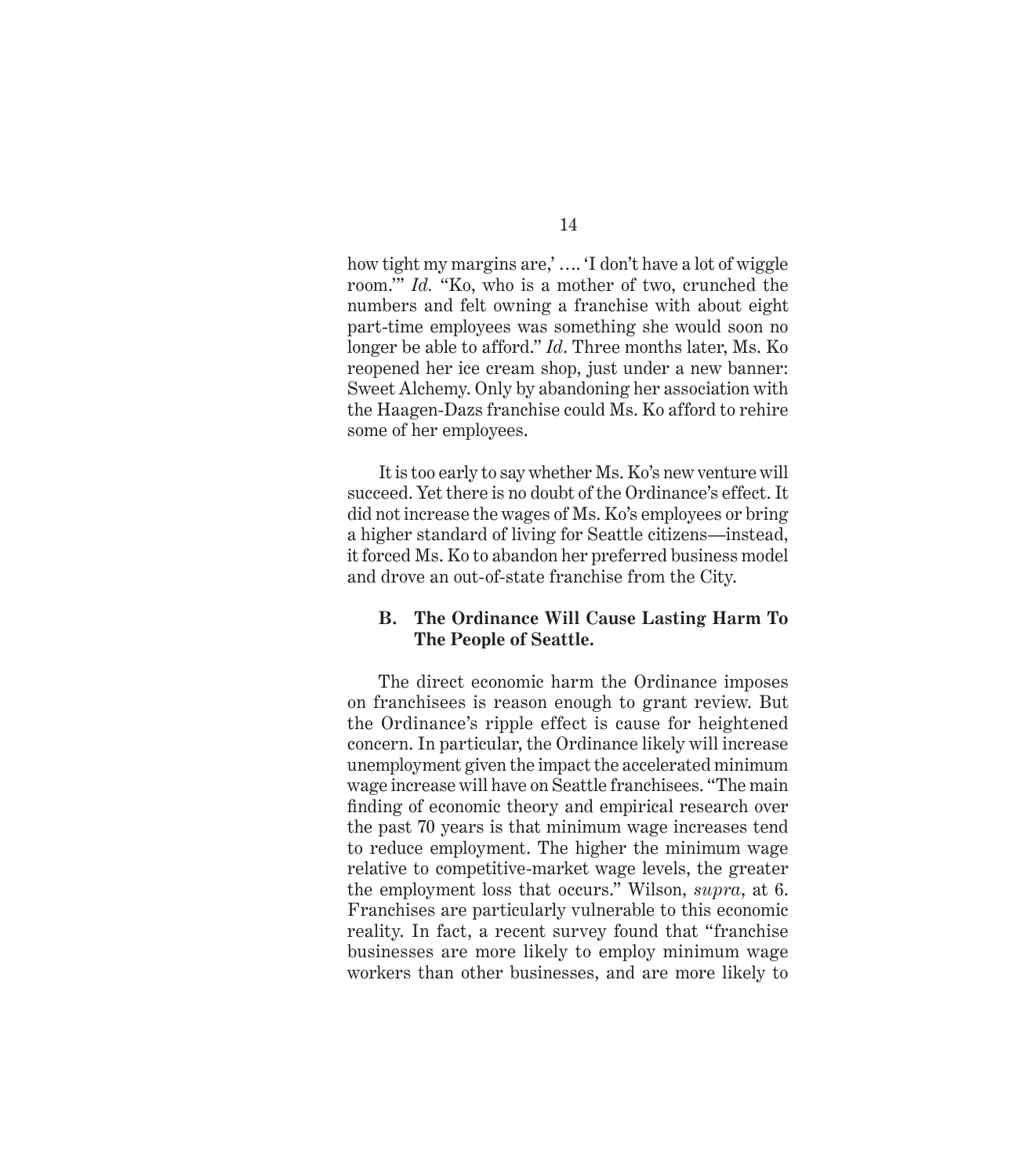take offsetting steps to manage the increased labor costs." *What's in a Brand Name?*, Employment Policies Institute (Jan. 2016).<sup>7</sup>

With labor costs set to jump by 60% for franchisees, increased unemployment will follow. In 2007, economists David Neumark and William Wascher published a notable review of more than 100 minimum wage studies conducted since 1990. They found that "the preponderance of the evidence points to disemployment effects." David Neumark & William Wascher, *Minimum Wages and Employment*, Foundations and Trends in Microeconomics 164 (2007). Evidence of disemployment was "especially strong" for the "least-skilled groups most likely to be adversely affected by minimum wages." *Id*.

In contrast, they found "few—if any—cases where a study provides convincing evidence of positive employment effects of minimum wages." *Id*. Indeed, studies show that an ever-increasing minimum wage is not a marker of economic progress for workers. Just the opposite. As Johns Hopkins professor Steven Hanke has explained, seven European Union countries (Austria, Cyprus, Denmark, Finland, Germany, Italy, and Sweden) have no minimum wage. *See* Steven H. Hanke, *Let the Data Speak: The Truth Behind Minimum Wage Laws*, Globe Asia (Apr. 2014).<sup>8</sup> In those countries, the average unemployment rate is 7.9%. *Id*. But, in the 21 countries with a minimum wage, the average unemployment rate is 11.8%—almost 50% higher. *Id*.

<sup>7.</sup> https://www.epionline.org/studies/whats-in-a-brand-name/.

<sup>8.</sup> http://mobile.sternstewartinstitute.com/files/ssco\_ periodical \_x\_artikel\_hanke.pdf.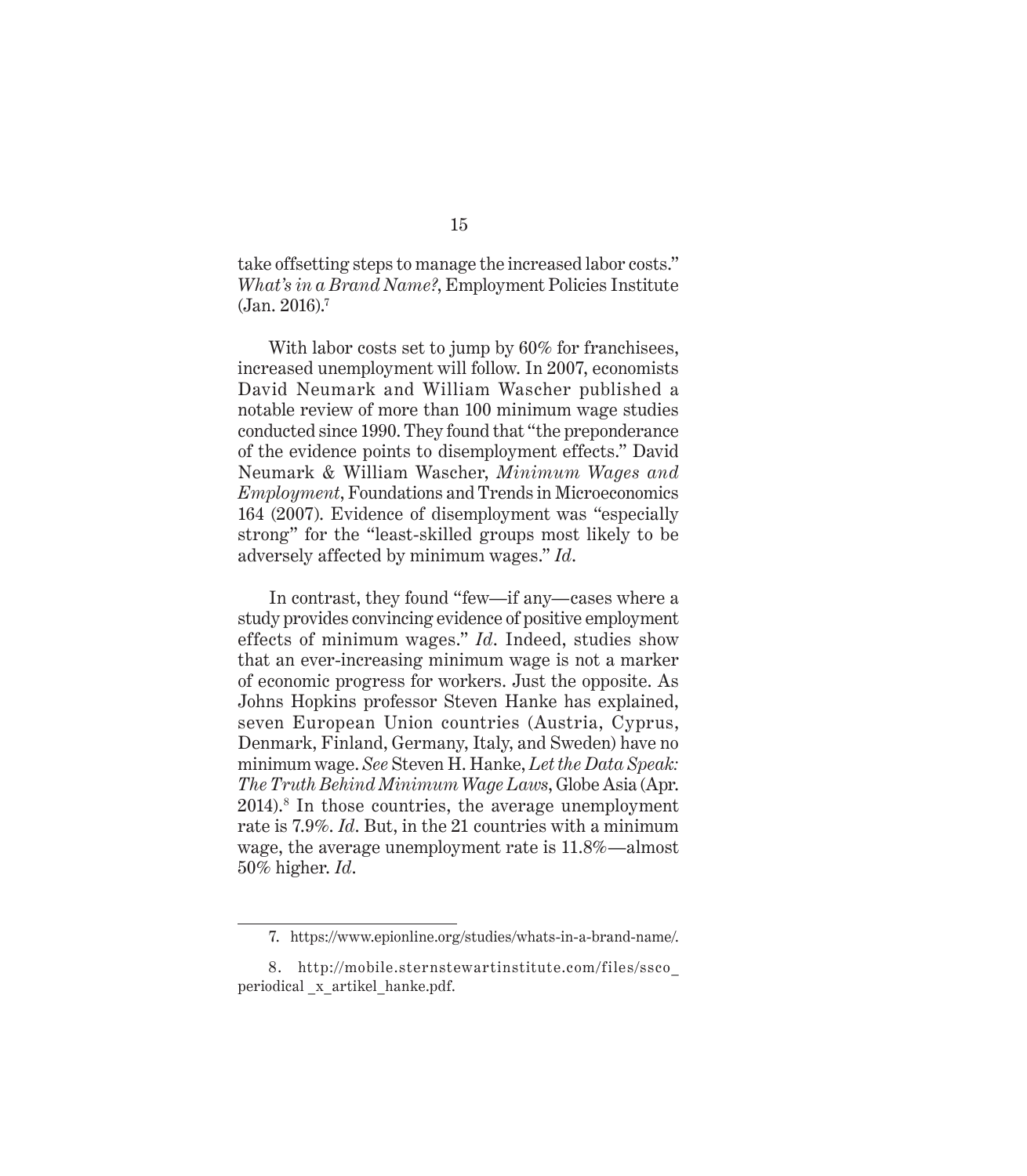These findings are common sense. The typical retail business has countless jobs it can hire someone to do—*e.g.*, assist customers, clean and maintain the workplace, or work a register. But once the labor cost exceeds the value of that job to the business's success, the employer will have to make a staffing adjustment. More often than not, that means consolidation of job functions in fewer employees. As Scott Wolla of the Federal Reserve Bank of St. Louis has explained:

Labor markets, like other markets, have a supply side (workers supply labor) and a demand side (employers demand labor), and their interactions result in an equilibrium price—in this case, the price paid per unit of labor is an equilibrium wage. The minimum wage acts as a price floor for low-skilled labor. When the government (federal or state) increases the legal minimum wage above the equilibrium wage that the market would determine, predictable outcomes occur: The higher wage increases the quantity of workers willing to work at the higher wage, but the higher wage also decreases the quantity of workers that firms wish to employ. The result is a surplus of workers, where more workers seek employment than there are jobs available at the mandated minimum wage—and the workers who fail to find employment are unemployed.

Scott A. Wolla, *Would Increasing the Minimum Wage Reduce Poverty?,* Economic Education Group of the Federal Reserve Bank of St. Louis (Mar. 2014).9

<sup>9.</sup> http://research.stlouisfed.org/pageone-economics/uploads/ newsletter/2014/ PageOneCRE\_0314\_Minimum\_Wage.pdf.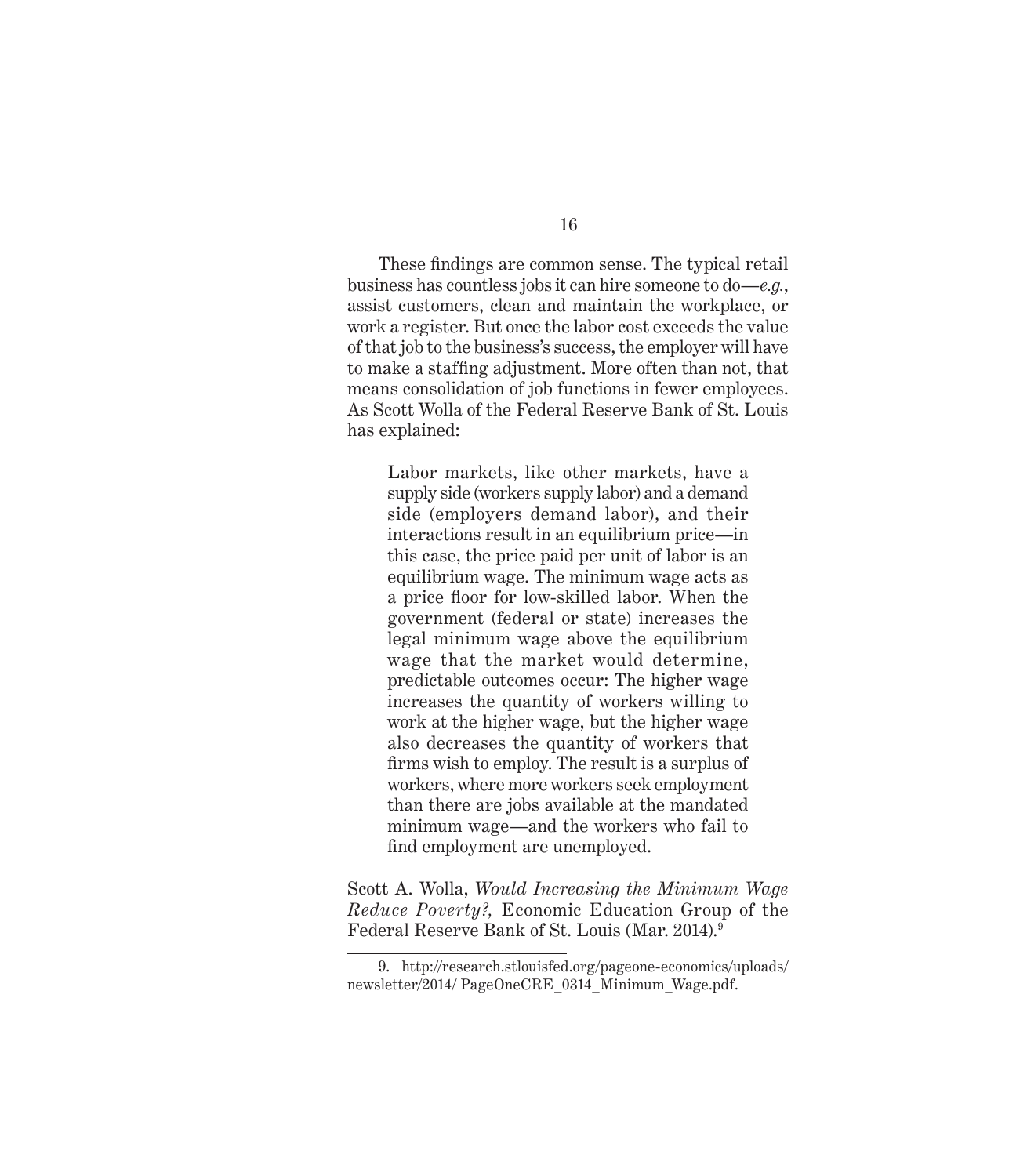By rapidly raising the minimum wage franchisees pay to \$15.00, the Ordinance thus creates an artificial price floor on labor far beyond what employers can bear. Seattle has pointed to the work of French economist Thomas Piketty as justifying the minimum-wage increase. *See* Ordinance, Preamble ("WHEREAS, the noted economist Thomas Piketty wrote in his landmark book Capital in the 21st Century, 'the need to act on income inequality is profound[.]'"). Yet it is doubtful that even Mr. Piketty would approve of this wage increase. He too understood that "raising the minimum wage cannot continue indefinitely: as the minimum wage increases, the negative effects on the level of employment eventually win out. If the minimum wage were doubled or tripled, it would be surprising if the negative impact were not dominant." Thomas Piketty, *Capital in the Twenty-First Century* 313 (2013).

The inevitable result (especially given the competitive pressure imposed on franchisees) is higher unemployment. Indeed, there is already evidence that this is occurring. Between January 2015 and September 2015, Seattle lost 700 jobs in the restaurant industry. Mark J. Perry, *Minimum Wage Effect*, AEIdeas (Oct. 21, 2015), www.aei. org/publication/minimum-wage-effect-from-jan-to-septseattle-msa-restaurant-jobs-fell-700-vs-5800-food-jobsin-rest-of-state/. Notably, at the same time that Seattle suffered this decline, the State of Washington significantly *gained* restaurant jobs, adding 5,800 positions during that same time period. *Id*. Similarly, in a survey of 2,000 Seattle businesses taken before the Ordinance took effect, 60% said they would likely make multiple employment changes, such as reducing or eliminating new jobs and raising standards for entry-level jobs. *See Results from Chamber Member Survey on Minimum Wage Further Reveal*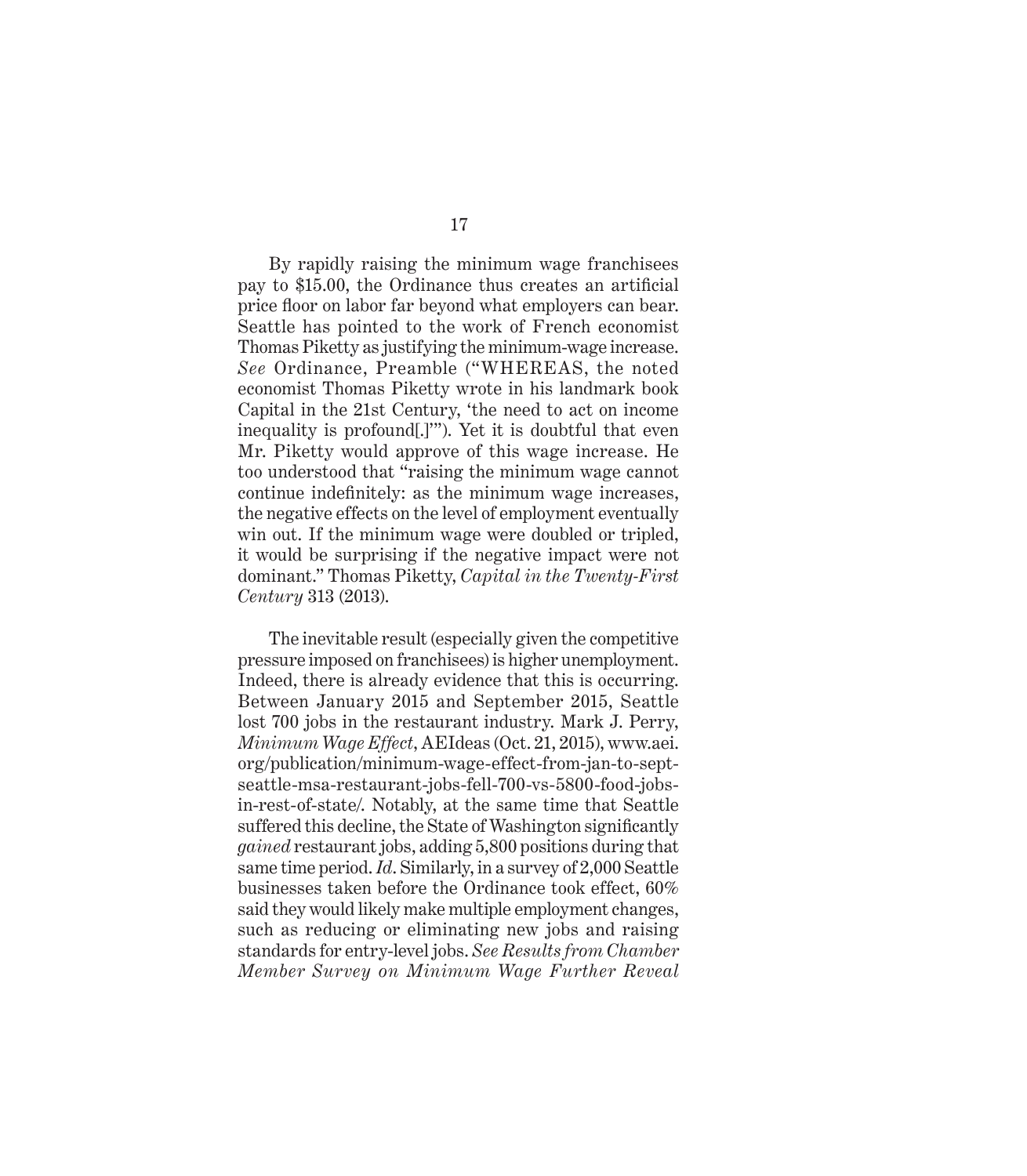*Complexity of Issue*, The Seattle Chamber of Commerce (Apr. 11, 2014).<sup>10</sup> Another found that  $41\%$  of downtown Seattle businesses anticipate reducing or eliminating new positions because of the Ordinance. Survey Says … DSA Members Weigh in on Minimum Wage (2014).<sup>11</sup> The Ordinance is already having this unfortunate effect. *See*  Mark J. Perry, *Seattle's New Minimum Wage Law Takes Effect April 1 but Is Already Leading to Restaurant Closings and Job Losses*, American Enterprise Institute (Mar. 14, 2015).<sup>12</sup> "Instead of delivering the promised 'living wage' of \$15 an hour, economic realities created by the new law have dropped the hourly wage for these workers to zero." *Id*.

In addition to increasing unemployment generally, the Ordinance likely will be especially harmful to low-skilled and younger workers—so many of whom obtain their first job from franchisees. In a study of New York State's 2004 minimum wage increase from \$5.15 to \$6.75 per hour, economists Joseph Sabis, Richard Burkhauser, and Benjamin Hansen concluded that the law led to "a 20.2% to 21.8% reduction in the employment of less-skilled, lesseducated workers, with the largest effects on those aged 16 to 24." Joseph J. Sabia, Richard V. Burkhauser, Benjamin Hansen, *Are the Effects of Minimum Wage Increases Always Small? New Evidence from a Case Study of New York State*, Cornell ILR Review (June 2012). Similarly,

<sup>10.</sup> http://www.seattlechamber.com/News/Article/14-04-11/ Results from Chamber member survey on minimum wage further \_reveal\_complexity\_of\_issue.asp.

<sup>11.</sup> http://www.downtownseattle.com/2014/04/results-dsamember-survey-minimum-wage-2/.

<sup>12.</sup> http://www.aei.org/publication/seattles-new-minimumwage-law-takes-effect-april-1-but-is-already-leading-to-restaurantclosings-and-job-losses/.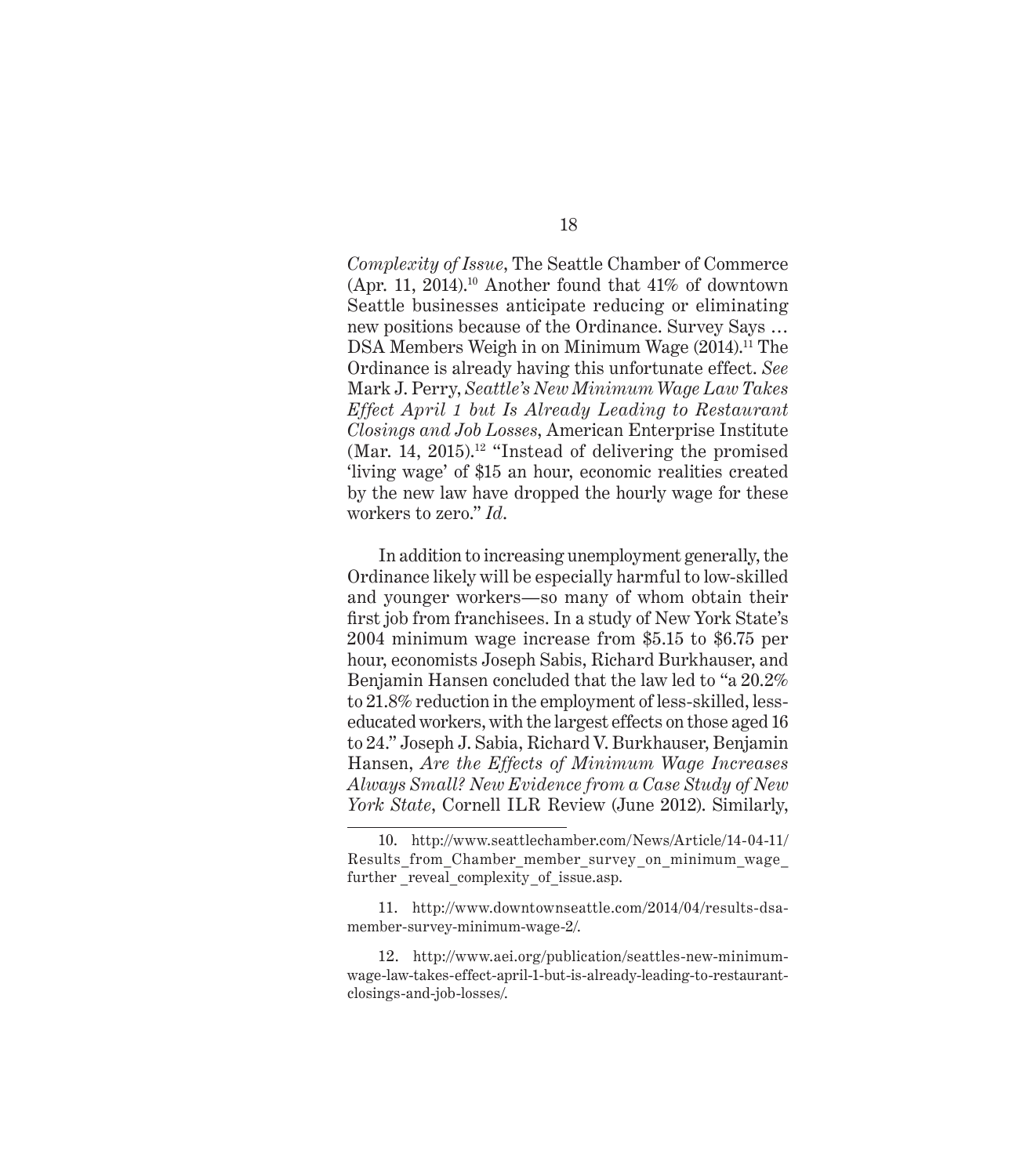in 21 European Union countries with minimum wage laws, 27.7% of the youth demographic (more than one in four young adults) was unemployed in 2012, whereas the youth unemployment rate in the seven European Union countries with no minimum wage laws was significantly lower at 19.5%. Hanke, *supra*, at 2.

Again, these findings comport with basic economic logic. A higher minimum wage leads to fewer jobs and hence more demand by workers for those positions that have not been eliminated. The combination of higher wages and fewer jobs leads employers to fill entry-level positions with over-qualified applicants. Few businesses would choose to hire an inexperienced or low-skilled worker when they can hire a highly skilled or more senior worker for the same wage. As Harvard economist Greg Mankiw has explained:

A minimum wage has its greatest impact on the market for teenage labor. The equilibrium wages of teenagers are low because teenagers are among the least skilled and least experienced members of the labor force. In addition, teenagers are often willing to accept a lower wage in exchange for on-the-job training…. As a result, the minimum wage is more often binding for teenagers than for other members of the labor force.

#### N. Gregory Mankiw, *Principles of Macroeconomics* 118- 19 (6th ed. 2008).

The injuries that inexperienced and low-skilled job applicants frozen out of the labor force suffer likely will proliferate over time as these would-be workers are prevented from obtaining the skills needed to advance.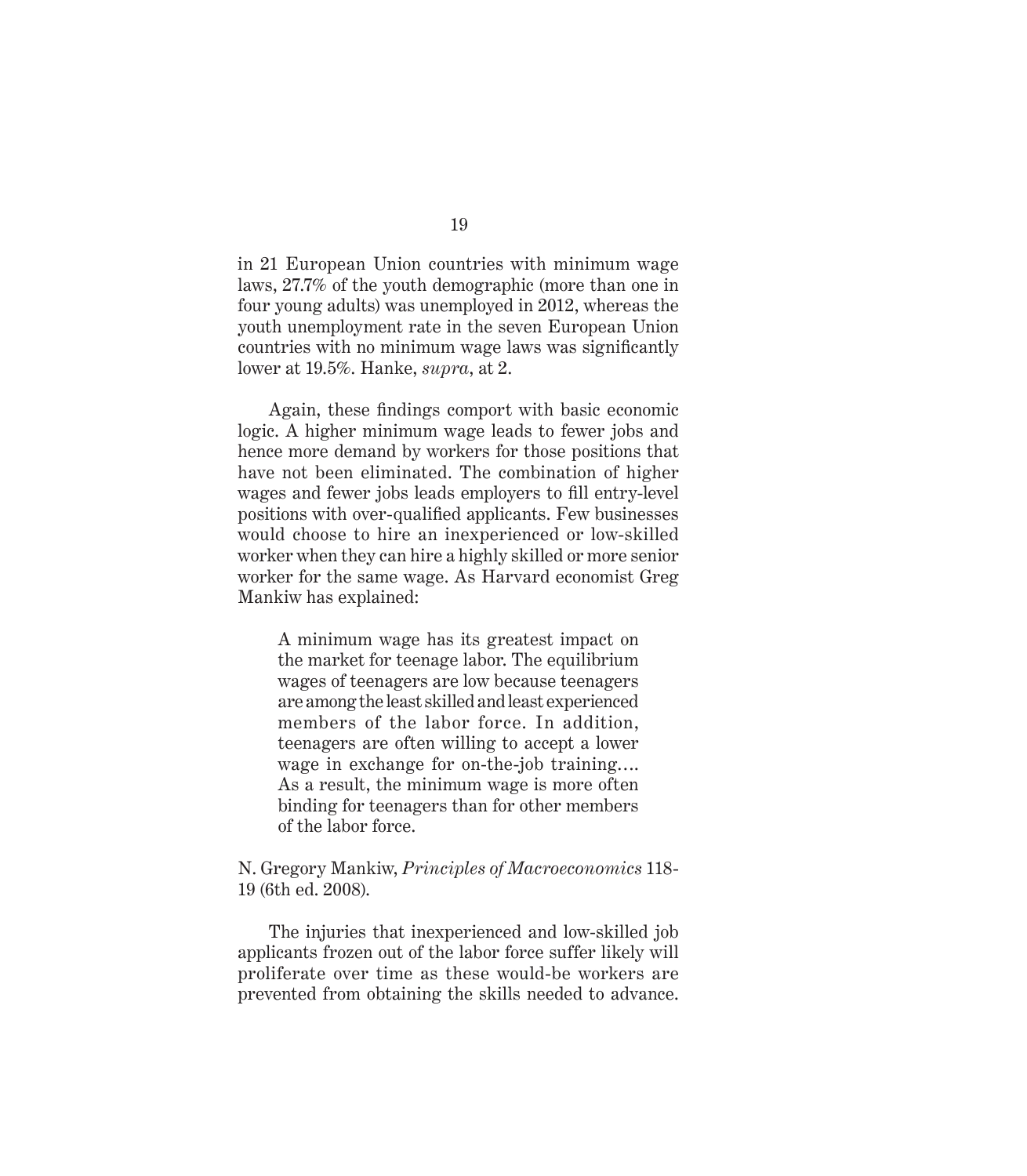Entry-level workers tend to earn low wages initially, but often not for long. "Among workers earning the minimum wage in a given year, approximately twothirds are earning more than the minimum wage one year later. Thus, for the majority of workers, minimum wage employment is a short-lived phenomenon." William Even & David Macpherson, *Rising Above the Minimum Wage* at 13, Employment Policies Institute (Jan. 2000).<sup>13</sup> Entry-level jobs thus are "vitally important for young and low-skill workers because they allow people to establish a track record, to learn skills, and to advance over time to a better-paying job." Wilson, *supra*, at 11. For example, a July 2014 report from the National Bureau of Economic Research shows that while WalMart's lowest-paid workers start near the minimum wage, those who are eventually promoted to store managers do quite well, averaging approximately \$92,462 per year. *See* Brianna Cardiff-Hicks, Francine Lafontaine, Kathryn Shaw, *Do Large Modern Retailers Pay Premium Wages?*, NBER Working Paper No. 20131 (July 2014).14

Numerous Seattle business owners warned that the Ordinance likely would have these effects on the City's low-skilled and young workers:

• "Over 10 percent of low-wage workers in Seattle do not speak English well. Right now, we hire many recent immigrants who would not likely be able to find other work in such a competitive market. At \$15/hour, we would have to reduce our staff and only hire skilled, experienced workers who speak English fluently." Statement of the Ethnic Community Coalition, which is comprised

<sup>13.</sup> http://www.epionline.org/studies/even\_01-2000.pdf.

<sup>14.</sup> http://www.nber.org/papers/w20313.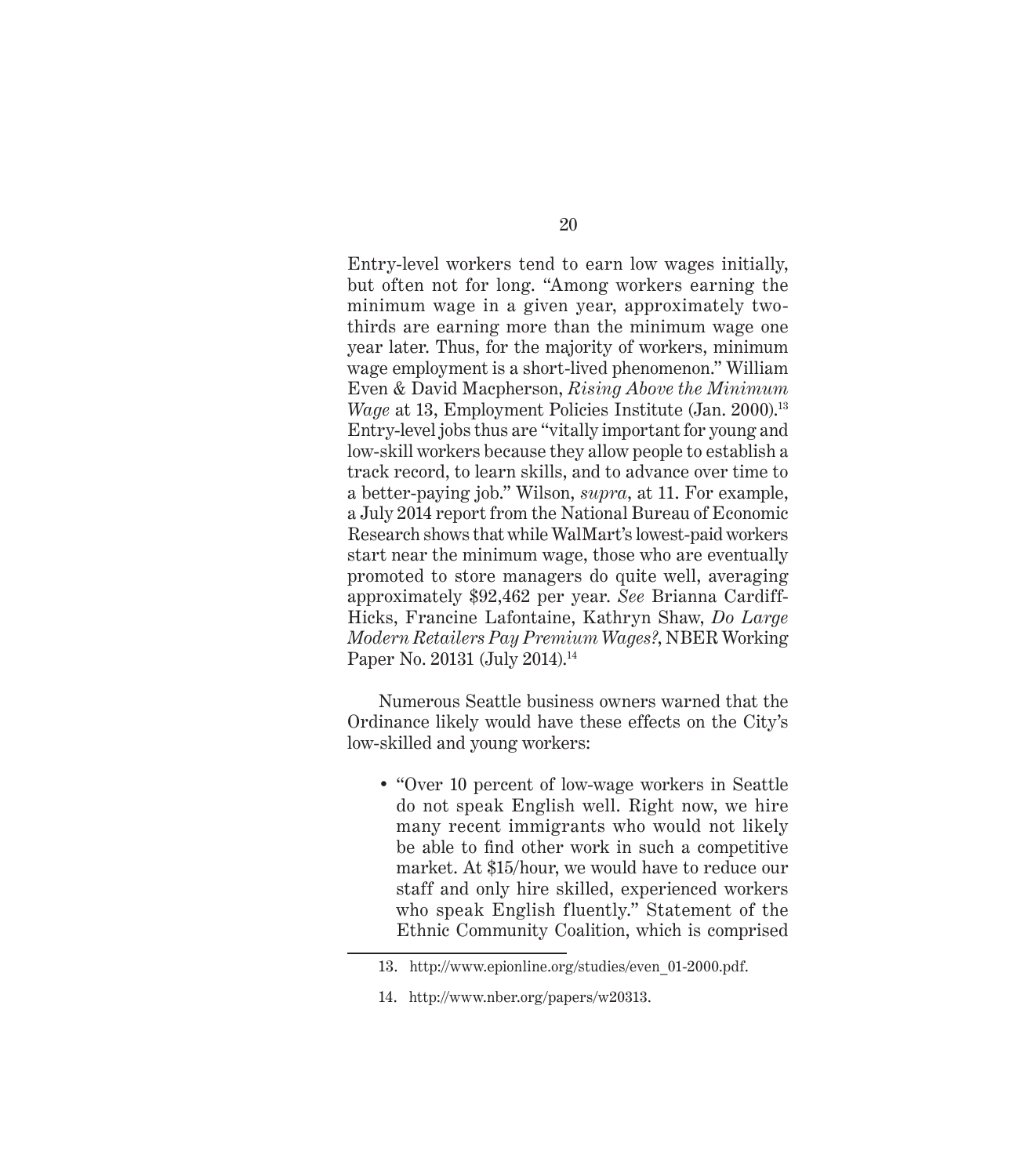of The Greater Seattle Vietnamese Chamber of Commerce, The Greater Seattle Chinese Chamber of Commerce, The King County Hispanic Chamber of Commerce, and The Korean American Chamber of Commerce.15

- "As an owner and manager, if you're going to pay \$15 an hour, you're going to get your \$15-an-hour's worth. You could probably get a 22-year old to do the job of two 16-year-olds." Jack Miller, owner of the Husky Deli in West Seattle.<sup>16</sup>
- "I just think unskilled workers are going to have a harder time finding jobs. You're going to have people from as far away as Bellevue or Tacoma wanting these jobs, and they're going to come with skills and experience. For \$15 an hour, they'll go that extra distance." Perry Wall, general manager of Clarion Hotel.17

Finally, for many of those employees who depend on their small business franchisee for employment and are able to keep their jobs, the Ordinance likely will result

<sup>15.</sup> *The Ethnic Community Coalition, Ethnic Business Community Says "No" to \$15 Minimum Wage Hike Proposal*, Northwest Asian Weekly (Apr. 26, 2014), http://www.nwasianweekly. com/2014/04/commentary-ethnic-businesscommunity-says-15 minimum-wage-hike-proposal/.

<sup>16.</sup> Amy Martinez, *Teen-Employment Rate Sharply Down in Seattle Area, Study Says*, The Seattle Times (Mar. 14, 2014), http://www.seattletimes.com/html/businesstechnology/2023125265\_ teenunemploymentxml.html.

<sup>17.</sup> Amy Martinez, *\$15 Wage Floor Slowly Takes Hold in SeaTac*, The Seattle Times (July 27, 2014), http://www.seattletimes. com/html/localnews/2022905775\_ seatacprop1xml.html.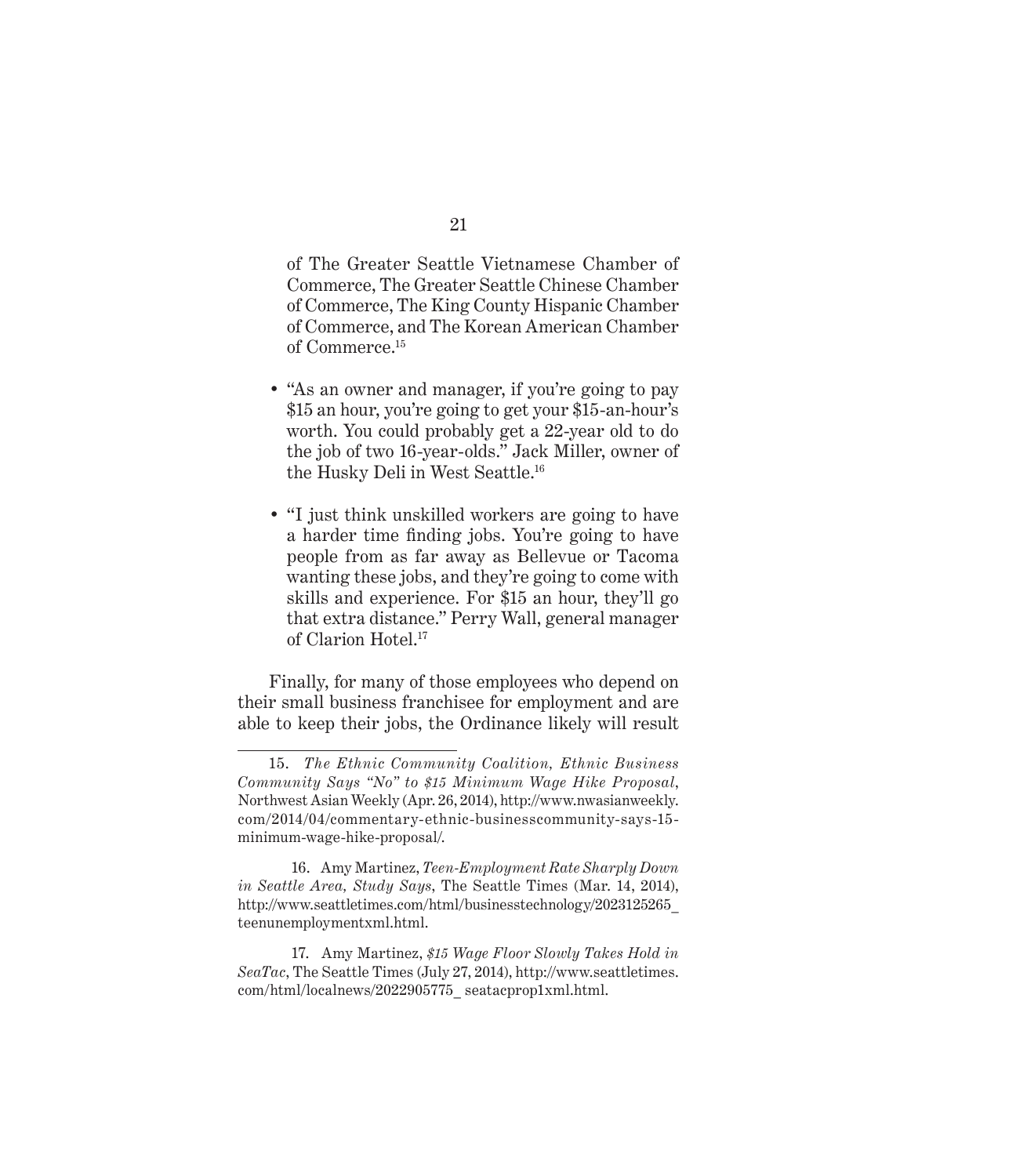in lost benefits or a reduction from full-time to part-time status, as the business owners cut costs in an attempt to avoid raising prices. In a survey of Downtown Seattle businesses, 45% responded that a \$15 per hour minimum wage would cause them to reduce employee hours, while 39% said they would reduce or eliminate employee benefits.

Of the employees making less than \$15 per hour, 76% receive medical benefits, 59% receive transportation reimbursements, 55% receive retirement funds, 31% receive bonuses, 30% receive employee discounts, and 23% receive education reimbursements. DSA Survey, *supra*. A similar poll found that 43% of employers who would make a change following an increase to \$15/hour would do so by reducing or eliminating employee benefits. *See* Seattle Chamber of Commerce Survey, *supra*. In the end, this is precisely the kind of important federal issue the Court should review.